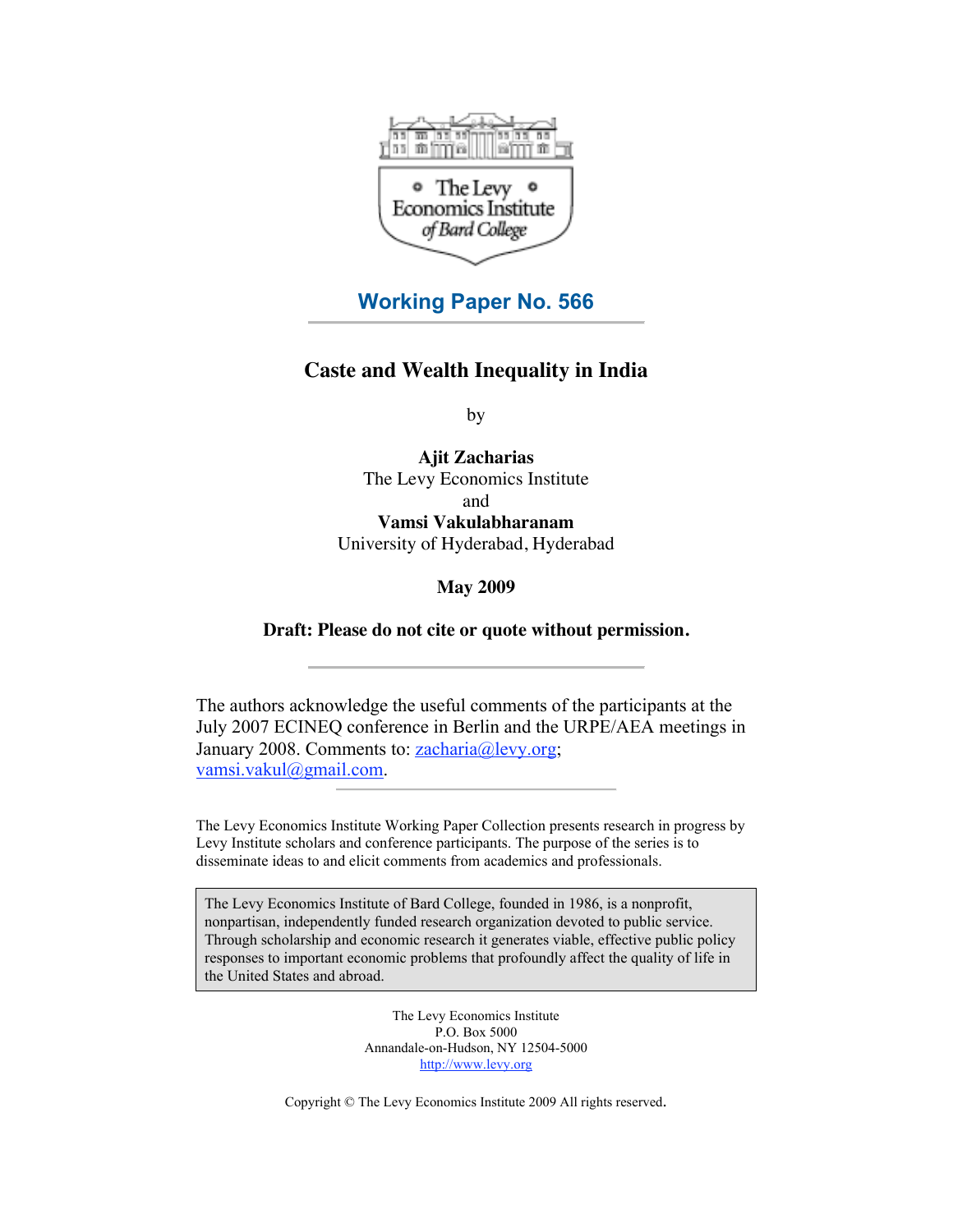## **ABSTRACT**

In this paper, we conduct the novel exercise of analyzing the relationship between overall wealth inequality and caste divisions in India using nationally representative surveys on household wealth conducted during 1991–92 and 2002–03. According to our findings, the groups in India that are generally considered disadvantaged (known as Scheduled Castes or Scheduled Tribes) have, as one would expect, substantially lower wealth than the "forward" caste groups, while the Other Backward Classes and non-Hindus occupy positions in the middle. Using the ANOGI decomposition technique, we estimate that between-caste inequality accounted for about 13 percent of overall wealth inequality in 2002–03, in part due to the considerable heterogeneity within the broadly defined caste groups. The stratification parameters indicate that the forward caste Hindus overlap little with the other caste groups, while the latter have significantly higher degrees of overlap with one another and with the overall population. Using this method, we are also able to comment on the emergence and strengthening of a "creamy layer," or relatively well-off group, among the disadvantaged castes, especially the Scheduled Tribes.

**Keywords:** Caste; Inequality; Distribution of Wealth

**JEL Classifications:** D31, D63, J15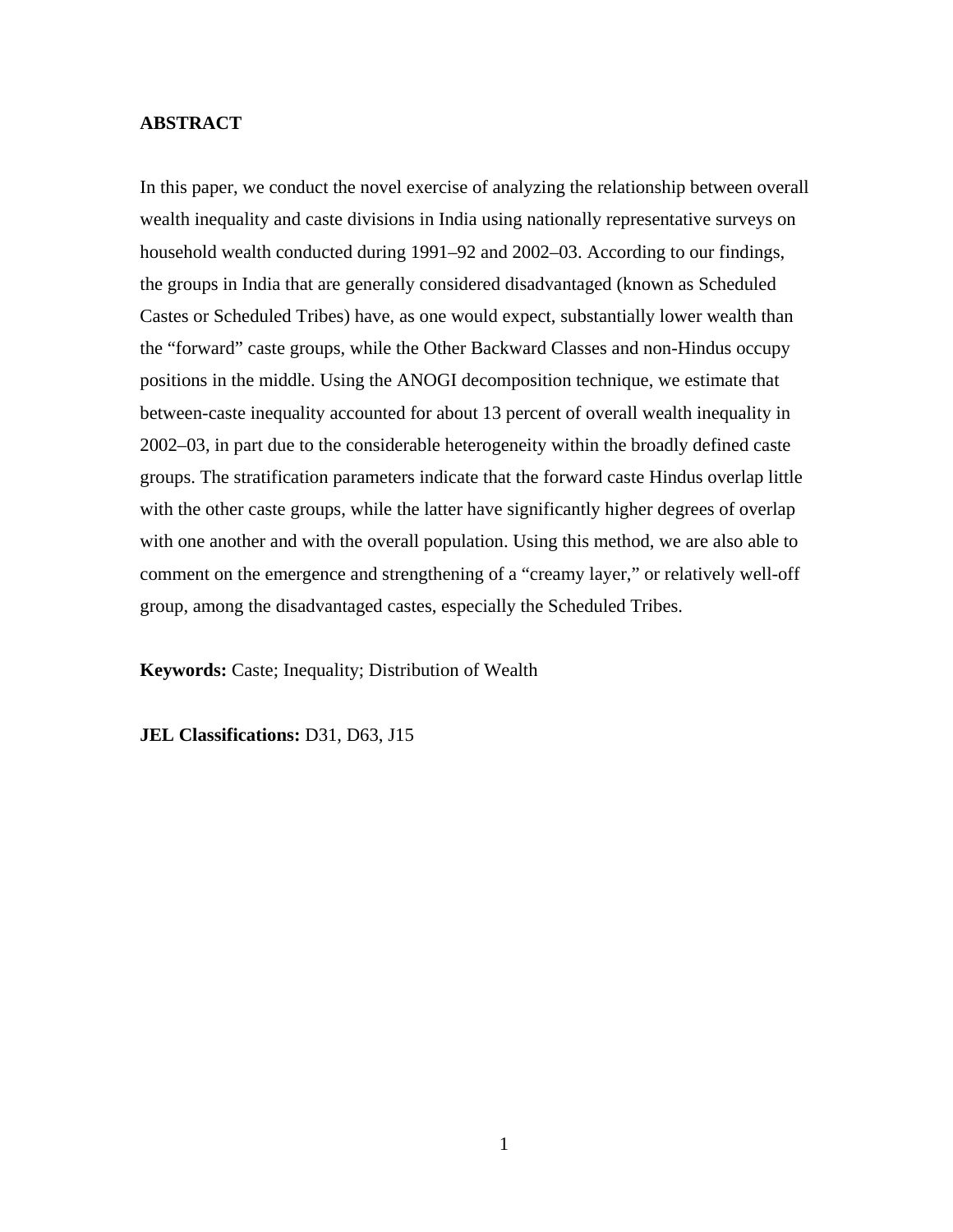## **I. INTRODUCTION**

It is widely acknowledged among social scientists that caste is a persistent determinant of power, economic inequality, and poverty in contemporary India. Yet, economics literature on caste relations in India is at best sparse, even as noneconomists (mainly anthropologists and sociologists) have continued to make substantial contributions to the overall literature on caste (e.g., Beteille [2007], Gupta [2000], and Srinivas [2000]). This gap has been acknowledged recently and a call for greater attention to this axis of differentiation has been made (Deshpande 2000). This, among other reasons, such as better data availability, has given rise to an accelerated production of quantitative studies on caste in the last few years (e.g., Barooah [2005], Deshpande [2001], Kojima [2006], Munshi and Rosenzweig [2006], and Sundaram [2006]).

The quantitative studies on caste can be divided into two broad categories. First, there are studies that have used either large surveys (mainly National Sample Survey [NSS] consumption and National Family Health Surveys [NFHS]) or fieldwork-based small sample surveys to show the evidence of caste differentials in consumption, income, education, occupations, and development indices (e.g., see Deshpande [2001], Hasan and Mehta [2006], Mehrotra [2006], Mohanty [2006], Srinivasan and Mohanty [2004], and Sundaram [2006]). The near consensus in these studies is that the less privileged caste groups tend to be worse off than the others on the measured indicators across the country, although there are regional differences. Second, using large survey data, other studies have employed the Blinder-Oaxaca decomposition (or modifications of this) to separate the structural differences (e.g., geographical, discrimination-based) among households from the differences in endowments (physical and human) in the market place (e.g., see Barooah [2005] and Kojima [2006]) that create caste disparities. Barooah (2005), for instance, using the National Council for Applied Economic Research (NCAER) survey showed that about a third of the income differentials in India could be attributed to discrimination in the market place. Using the NSS consumption surveys, Kojima showed that both lower endowments of physical and human capital possessed by disadvantaged groups, as well as different structures of income generation, contribute equally to the disparities among caste groups. What is remarkable across these studies is the persistence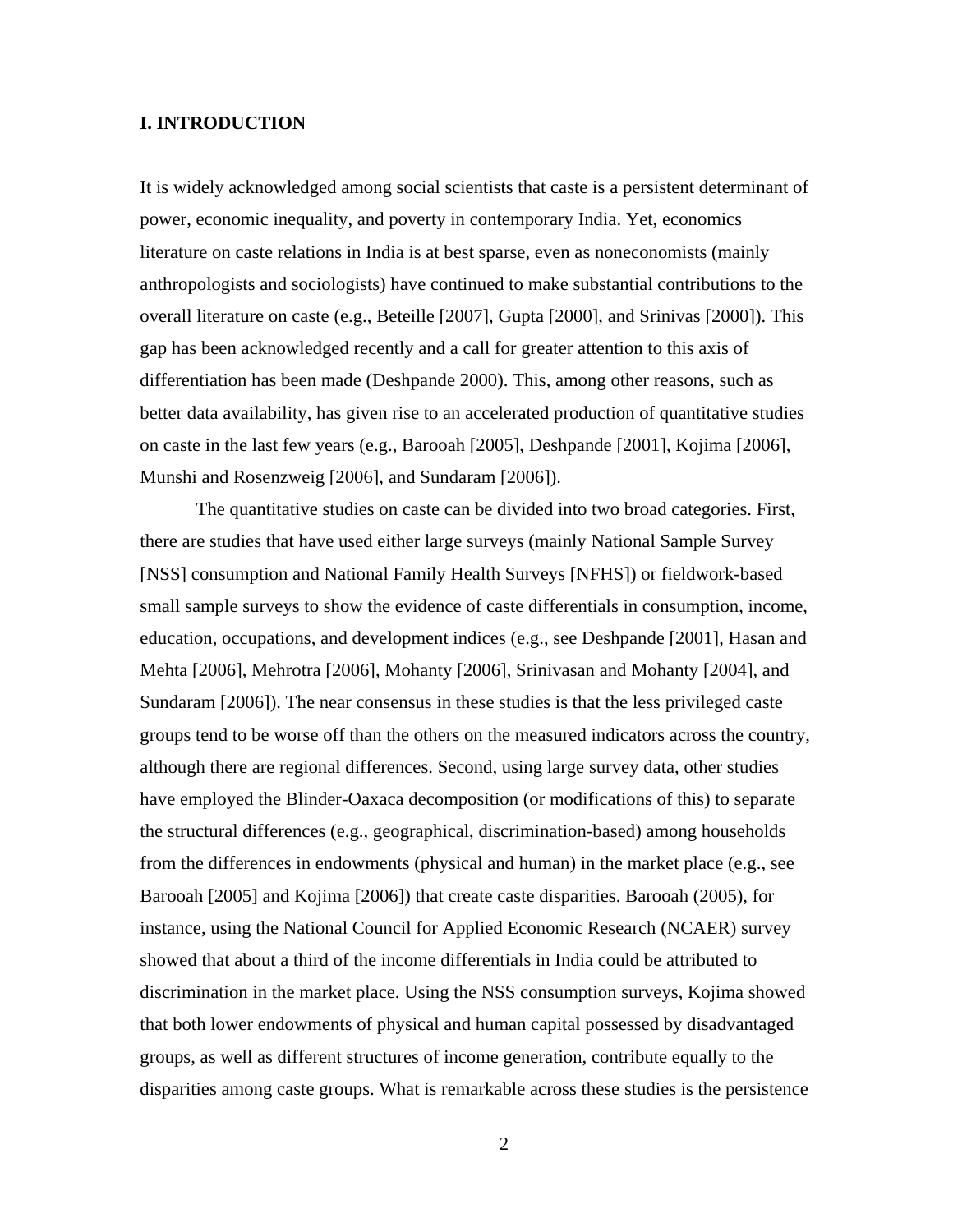of systematic disparities among households across different caste groups over long periods of time.

Our paper contributes to this literature by analyzing the relationship between overall wealth inequality and caste divisions<sup>1</sup> in India. There have been no studies on the wealth disparities (as opposed to consumption or income disparities) within and among caste groups on indicators and how these disparities contribute to the overall inequality in India. Wealth inequality is an integral aspect of economic inequality among persons at a given point in time, as well as across generations. Disparities in wealth can also translate into disparities in economic security. For a substantial portion of the Indian population that is dependent on agriculture, land is the major source of livelihood. Inequalities in the quantity and fertility of land owned are a significant determinant of economic inequality among households. Quality and quantity of schooling accessible to the children in urban and semiurban areas can vary positively with household wealth.

The relationship between overall wealth inequality and caste is analyzed in this study using the Yitzhaki decomposition or  $ANOGI<sup>2</sup>$  (Yitzhaki 1994; Frick et al. 2004). This allows us to separate the overall inequality into within-group and intragroup components, rather than obtaining conditional average effects of social divisions via regression-based decomposition methods such as the Oaxaca-Blinder method. Furthermore, the overlapping parameters estimated using our chosen method permits the distinction between caste-stratification and caste-inequality. This is especially important in the context of ongoing debates in Indian political economy about the questions of affirmative action and the so-called "creamy layer."<sup>3</sup>

The remainder of the paper is organized as follows. Section II describes the data and problems; we also outline the definitions of the caste groups. Section III describes the

 $\overline{a}$ 

<sup>&</sup>lt;sup>1</sup> We focus on caste for the purposes of this paper, although acknowledging that caste itself is a highly differentiated category. The 1911 census of India contained a far more detailed breakdown of caste groups than what is available in post-Independence data. Tabulations based on the 1911 census for Uttar Pradesh (the largest Indian state, then known as United Provinces) showed that among the 42 castes considered in the census, "each caste contained landless labourers, cultivators, as well as landlords" (Chaudhury 2004: 1990). Economic differentiation within castes is the rule rather than the exception, then and now. 2

<sup>&</sup>lt;sup>2</sup> ANOGI stands for "Analysis of Gini."

 $3$  The "creamy layer" refers to the emergence of an economically well-off group within castes whose average member is worse-off relative to the rest of the population.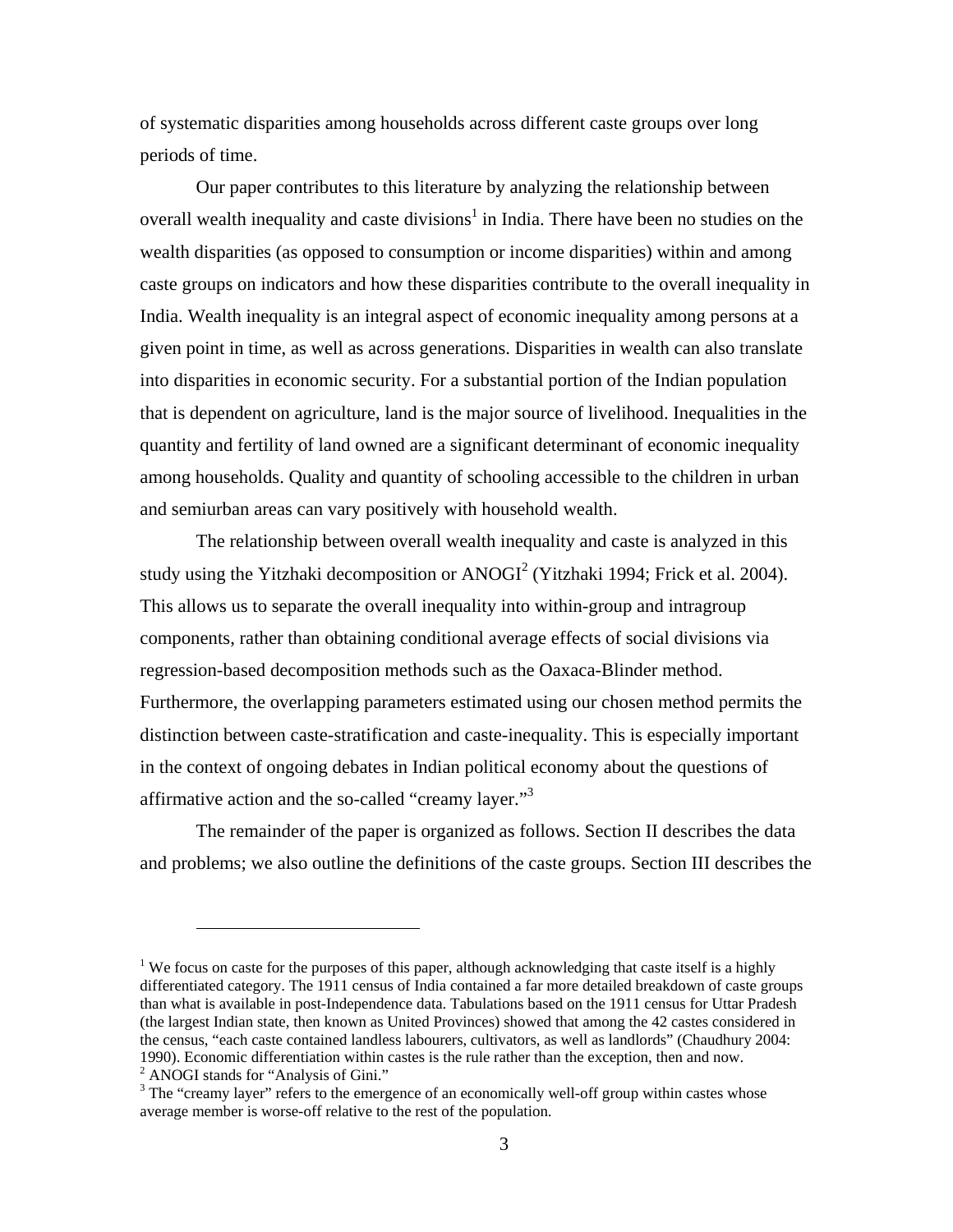patterns of wealth disparities among caste groups. The subsequent section (IV) presents the decomposition results. Section V concludes.

## **II. DATA AND DEFINITIONS**

The data used in this paper are from the two rounds of the All India Debt and Investment Survey (AIDIS) conducted in 1991–92 and 2002–03. Wealth is computed as the total household assets net of the indebtedness. Household assets are defined as "physical assets like land, buildings, livestock, agricultural machinery and implements, non-farm business equipment, all transport equipment, durable household goods, and financial assets like dues receivable on loans advanced in cash or in kind, shares in companies, and cooperative societies, banks, etc., national saving certificates and the like, deposits in companies, banks, post offices, and with individuals" (NSS 2005: 5). Debt is defined as cash loans payable. In the absence of a better deflator, the Consumer Price Index for agricultural workers is used to make the 1991 and 2002 rural wealth values comparable across time. Similarly, the Consumer Price Index for industrial workers is used to make urban wealth values comparable across time.

The unit of analysis for the whole paper is the household adjusted for its size. That is, the household weight is multiplied by the household size to obtain a distribution among persons. We use per capita wealth—household wealth divided by household size—as the measure of wealth. The implicit equivalence scale assumed here is that there are no "economies of scale" associated with wealth. (For the relative advantages and disadvantages of using this method for Indian wealth data, see Jayadev, Motiram, and Vakulabharanam [2007].)

The definitions of caste groups are completely dictated by the data and do not adequately reflect the complex and layered reality of caste in India. Both the AIDIS rounds allow for the classification of the entire population into three groups, viz., the Scheduled Castes or the "Dalits" (SC), Scheduled Tribes or the "Adivasis" (ST), and everyone else whom we call Other Communities (OC). We term this classification "Scheme I." The 2002–03 survey introduced the additional category of Other Backward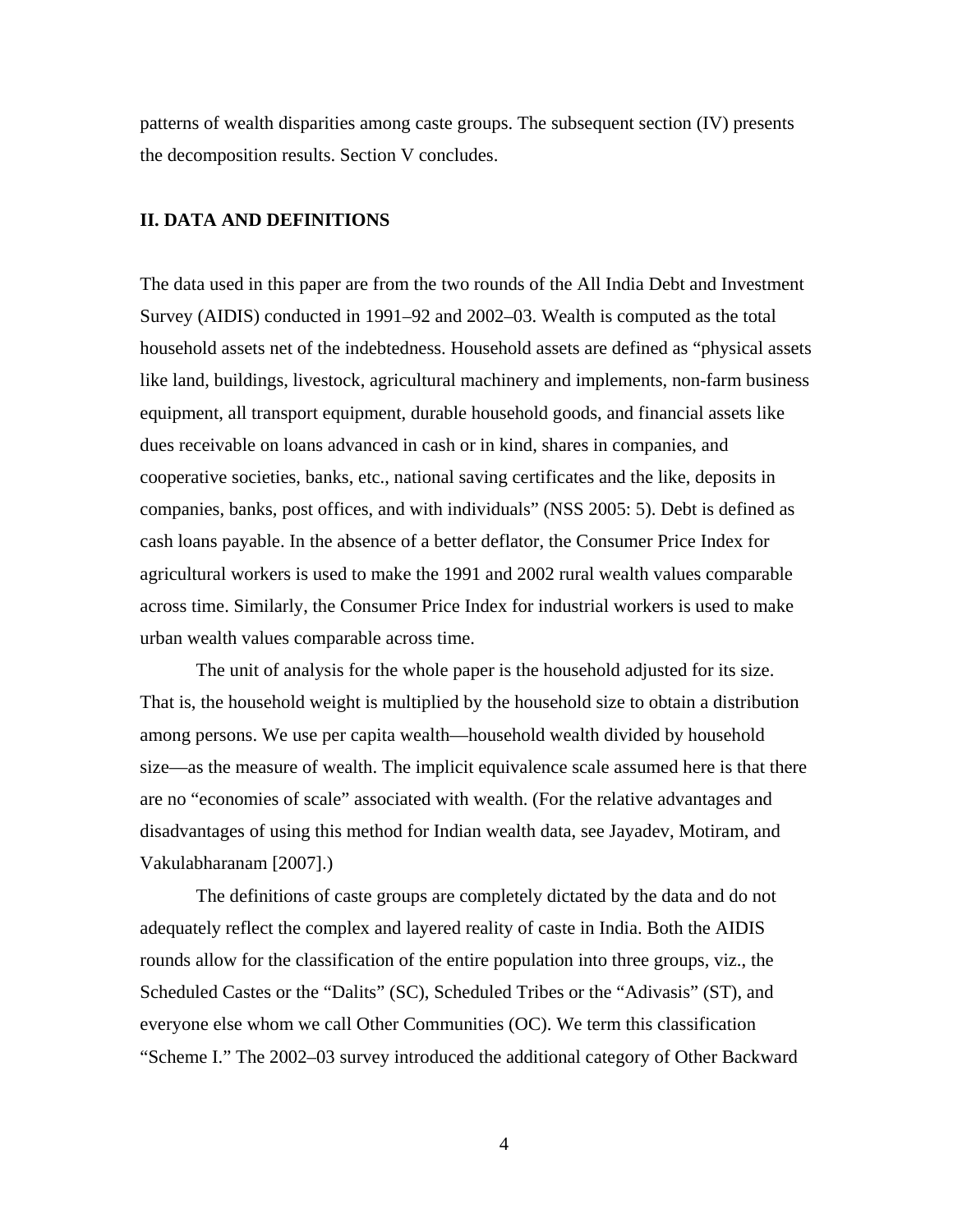Classes (OBC). $<sup>4</sup>$  In addition, the category of religion was also enumerated. Cross-</sup> tabulating caste and religion allows for the separation of OC into three distinct groups: OBC; Hindus who are not SC, ST, or OBC whom we call Hindu forward castes (FC); and non-Hindus (NH) who are not SC, ST, or OBC. The 2002–03 survey, therefore, allows for the classification of the population into five caste groups. We term this classification "Scheme II." It should be noted that the SC and ST individuals might belong to any religion.

A brief note is in order regarding the category of caste. Caste in India is defined differently along the "Varna" and the "Jati" schemes. The Varna scheme has four broad groups—Brahmins, Kshatriyas, Vis, Sudras—and those people outside the Varna scheme, ranked in a descending order of ritual status. Brahmins were traditionally associated with the priestly and scholarly community. Kshatriyas were the ruling groups. Vis were associated with those groups associated with trading, moneylending, and retailing. Sudras were the peasants and artisans. Among those outside the Varna scheme, the so-called "untouchables" (the present day Dalits) were mostly associated with the rural, landless laboring community and the tribal groups (the present day Adivasis) were associated with those living on the fringes of or outside the settled agricultural society. It is generally agreed upon that this is a textual scheme defined by the Brahmins.

The Jati scheme is very different. There are thousands of Jati groups that vary spatially and temporally in terms of their ritual rankings, socioeconomic status, and occupations. It is also important to recognize that the caste system functions on the ground along different Jati orderings, thus creating a bewildering variety of them, as well as a system that cannot be neatly captured by structural and closed systems that can be deployed across space and time (for important renditions of the caste system, see Dumont [1970], Chatterjee [1993], and Gupta [2000]). Similarly, while certain occupations are traditionally associated with certain caste groups (especially Jati groups), this relation too is problematic given the significant flux in this relationship over time. However, it has generally been the case that those outside the Varna scheme have tended to be

<sup>&</sup>lt;sup>4</sup> The determination of disadvantaged groups (OBCs) was made according to the 1931 census. Many changes have occurred since in the socioeconomic status of these groups, but this category does not reflect these changes, in part because subsequent censuses have not collected information on caste. The need for a new caste-based census is the subject of a heated debate in contemporary politics and the public sphere.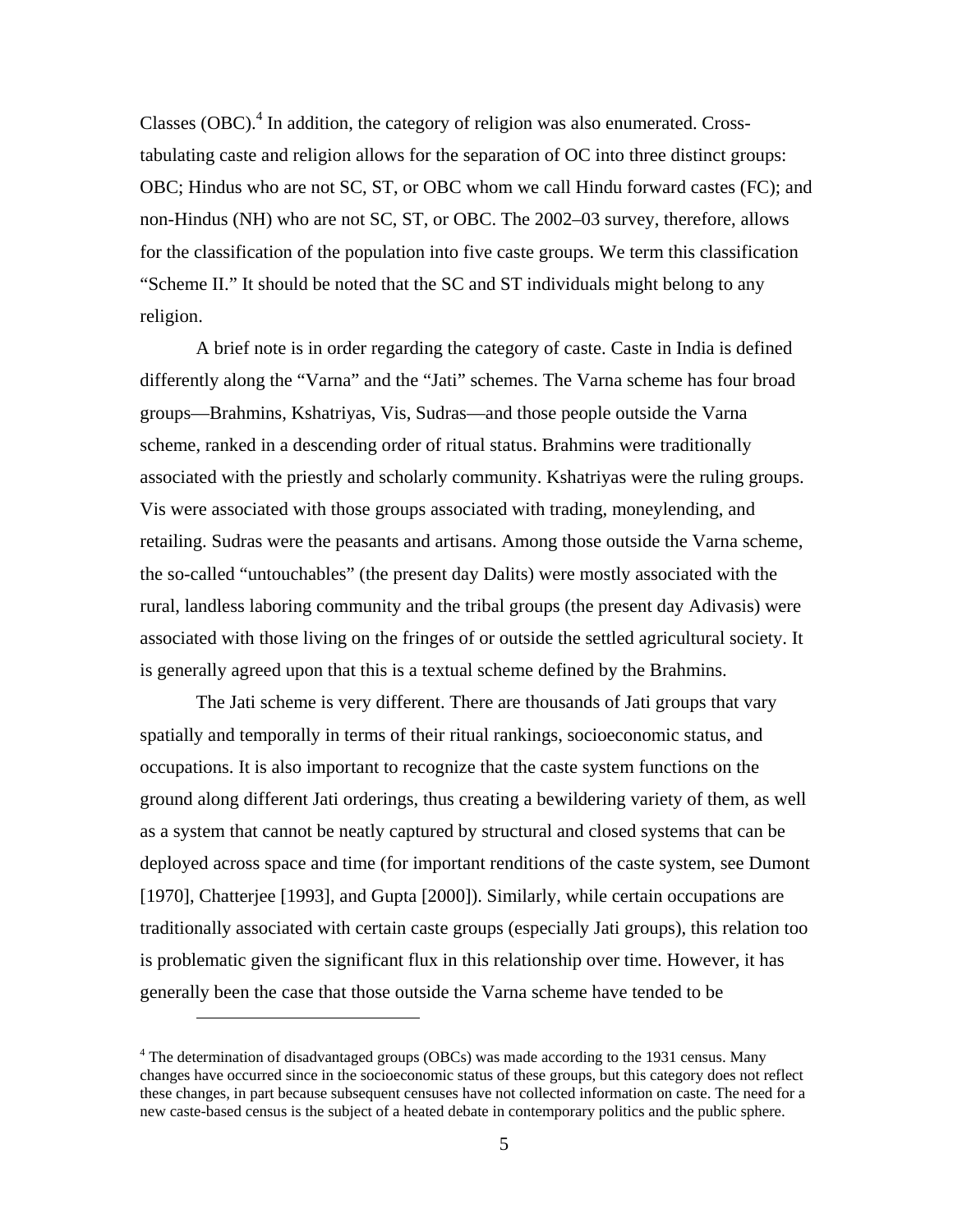concentrated in the menial occupations, and this relationship also needs careful examination in our times to see if independent India has been able to shake off some of the entrenched caste-based hierarchies. We therefore use the categories (Varna-based) that are available in the surveys to make broad decomposition analyses of the overall inequality in India.

We further separate the rural areas from the urban, as we believe that the wealth accumulation and income generation dynamics vary significantly across this sectoral division.

The problems associated with the wealth data in the surveys are identified in the literature (see, for example, Subramaniam and Jayaraj [2006] and Jayadev, Motiram, and Vakulabharanam [2007]). They deserve a brief recapitulation. There are basically four kinds of problems with these data. First, wealth distributions tend to be concentrated at the very top end. Unless a special effort is made to oversample the very wealthy, the concentration of wealth tends to be underrepresented. This will artificially reduce the overall inequality. Second, there is a tendency among people of all wealth groups to underreport their wealth holdings. This tendency to underreport is exacerbated as wealth holdings rise. This will widen the gap between those with close to no wealth and those that have some wealth. Third, the reported assets may not be correctly valued. It has been found in India that the reported values of even recent transactions tend to be lower than the market values. Given the lack of proper wealth-based deflators, the wealth values that are analyzed can be somewhat off the mark. Fourth, there is a tendency to hide illegitimate wealth that will lead to undercounting of the assets owned by the wealthy. Finally, there is a strong tendency to underreport liability or debt. These problems add up to a state wherein populations belonging to the wealthier groups (more prevalent among the non-SC/ST population) appear to hold lower wealth than they actually have and the less wealthy groups (especially the SC/ST groups) report higher wealth than they have. This will certainly reduce the overall inequality, but it will also reduce the between-caste inequality figures. These problems might be reflected in our findings.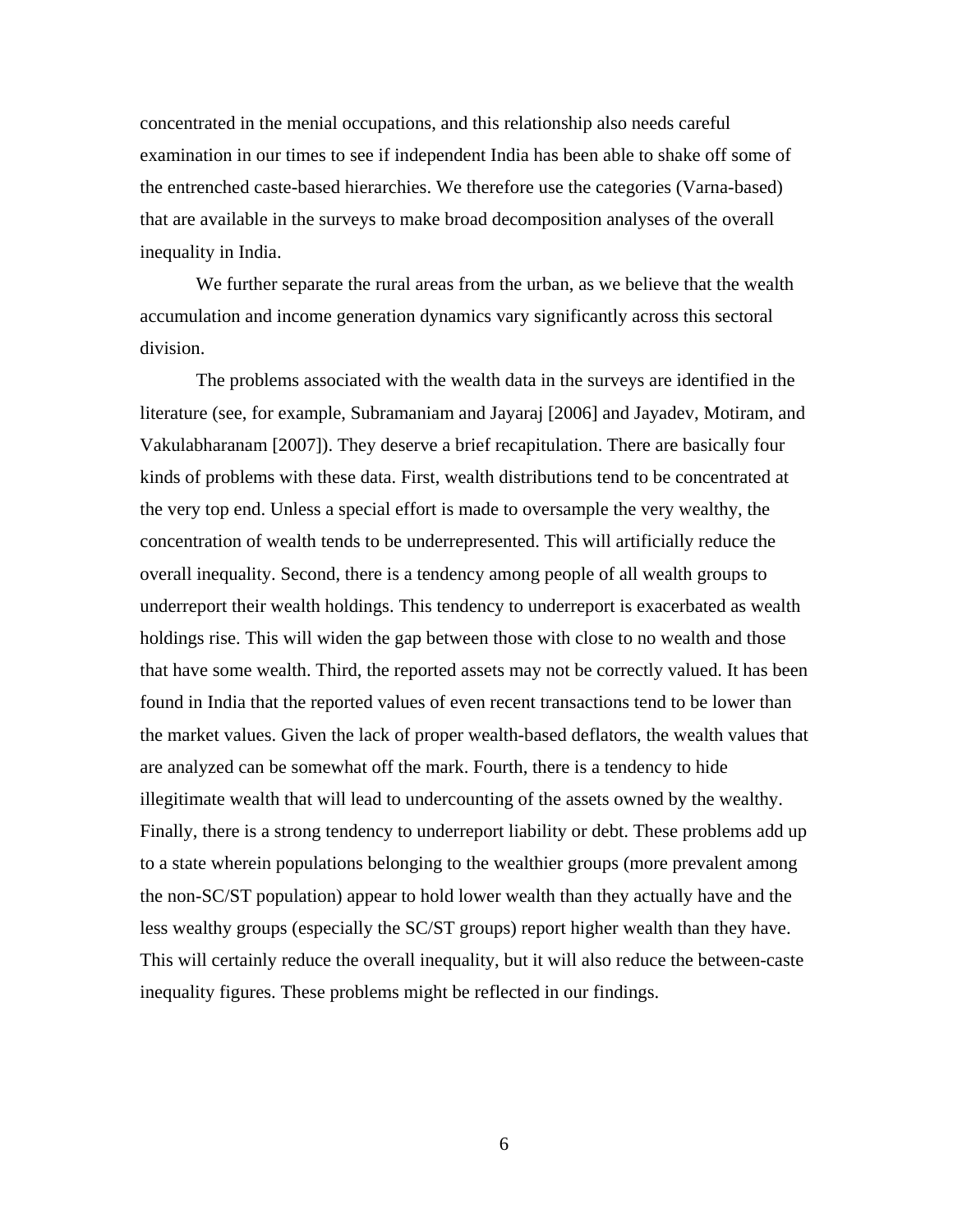## **III. CASTE DISPARITIES IN WEALTH**

Most studies of economic inequality in India have used consumption expenditure as the indicator of economic status. Our choice of wealth as the indicator of economic status would be superfluous if consumption expenditure and wealth are distributed similarly across individuals. While the two are correlated, the ranks of individuals in the two distributions can be quite different (table 1). If all individuals in a given quintile of one distribution also belong to the same quintile of the other distribution, then every number on the principal diagonal of the matrix shown in table 1 will be equal to twenty and every off-diagonal number will be equal to zero. Inspection of the table shows that the largest number occurs at the intersection of the top quintiles of the two distributions. This number indicates that only about half  $(10.4/20 = 52$  percent) of those in the top quintile of wealth distribution were also in the top quintile of consumption expenditure. In other quintiles, at least two-thirds of individuals in a given quintile of wealth distribution were located in a different consumption quintile, with the third quintile showing the weakest correlation in rankings. $5$ 

 $\overline{a}$ 

<sup>&</sup>lt;sup>5</sup> Indeed, the picture can be more complicated than suggested by the table since we expect rankings of individuals *within* quintiles also to be different, depending on whether wealth or consumption is used as the ranking variable.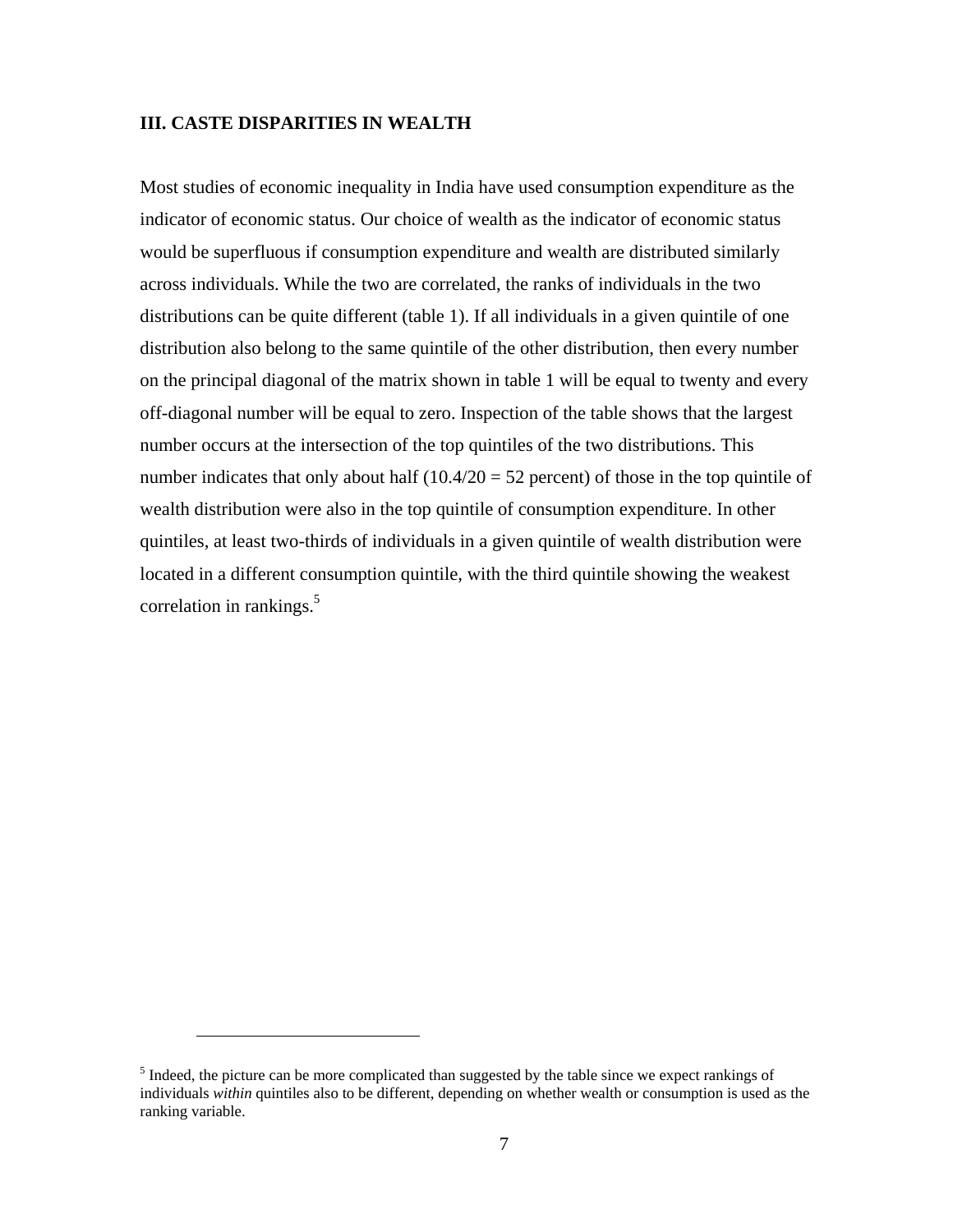| Wealth         | Consumption<br>1991 |      |                |                |      |  |  |  |  |  |  |
|----------------|---------------------|------|----------------|----------------|------|--|--|--|--|--|--|
|                | q1                  | q2   | q <sub>3</sub> | q <sub>4</sub> | q5   |  |  |  |  |  |  |
| q <sub>1</sub> | 7.2                 | 4.8  | 3.4            | 2.4            | 2.2  |  |  |  |  |  |  |
| q2             | 5.5                 | 5.2  | 4.2            | 3.0            | 1.9  |  |  |  |  |  |  |
| q <sub>3</sub> | 3.8                 | 4.7  | 4.7            | 4.0            | 2.8  |  |  |  |  |  |  |
| q <sub>4</sub> | 2.6                 | 3.6  | 4.7            | 5.1            | 4.0  |  |  |  |  |  |  |
| q5             | 0.9                 | 1.7  | 3.0            | 5.4            | 9.1  |  |  |  |  |  |  |
| Total          | 20.0                | 20.0 | 20.0           | 20.0           | 20.0 |  |  |  |  |  |  |
|                |                     |      | 2002           |                |      |  |  |  |  |  |  |
| q <sub>1</sub> | 7.3                 | 4.8  | 3.7            | 2.4            | 1.4  |  |  |  |  |  |  |
|                | 5.8                 | 5.1  | 4.2            | 3.0            | 1.5  |  |  |  |  |  |  |
| $q2$<br>$q3$   | 3.9                 | 4.6  | 4.7            | 4.2            | 2.5  |  |  |  |  |  |  |
| q4             | 2.3                 | 3.7  | 4.6            | 5.3            | 4.2  |  |  |  |  |  |  |
| q5             | 0.7                 | 1.8  | 2.8            | 5.1            | 10.4 |  |  |  |  |  |  |
| Total          | 20.0                | 20.0 | 20.0           | 20.0           | 20.0 |  |  |  |  |  |  |

**Table 1. Joint Distribution of Wealth and Consumption, 2002** 

**Note:** Consumption is measured as per capita consumption expenditures (MPCE), i.e., total household consumption expenditures divided by the number of persons in the household.

Let us now turn to examine disparities in wealth and wealth distributions among caste groups. Since comparisons between the two years are possible only with the sixgroup schema (ST, SC, and OC), differentiated by their rural versus urban location, we begin with a consideration of the estimates shown in the upper panel of table 2. Between 1991 and 2002, the relatively disadvantaged groups (SC and ST) experienced rates of growth in mean per capita wealth that are better than the majority group in both the urban and rural areas. However, the medians tell a different story, especially for the ST. The wealth of the average person in that group rose only 7 percent in the urban areas (as compared to 42 percent for the urban OC) and 21 percent in the rural areas (versus 25 percent increase for the rural OC). In contrast, the average SC person experienced a robust increase in wealth of approximately 40 percent over the same period in both the urban and rural areas.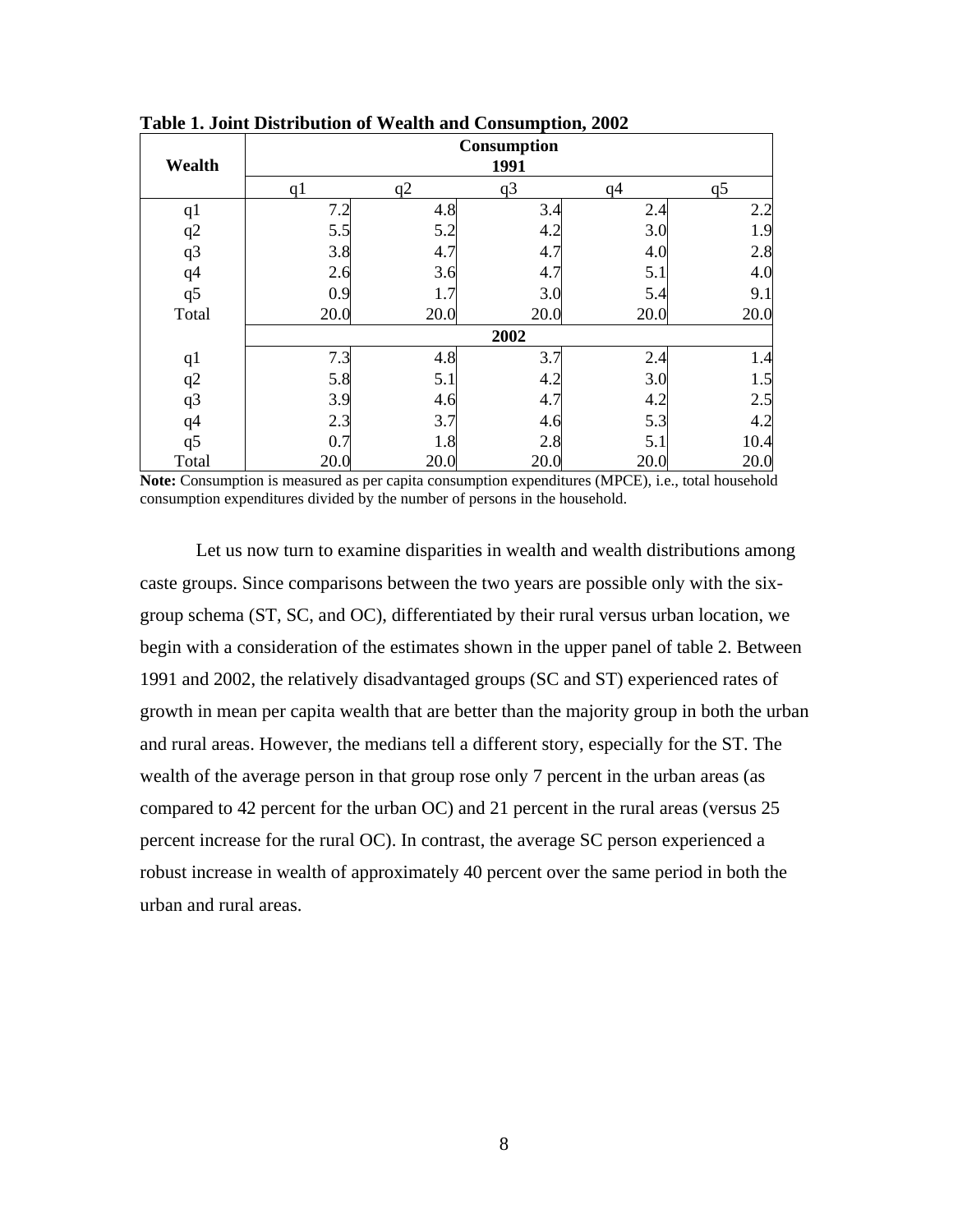|                 |             | 1991 |                               |       | 2002 | Percent change                |     |               |
|-----------------|-------------|------|-------------------------------|-------|------|-------------------------------|-----|---------------|
|                 |             |      | <b>Share in</b>               |       |      | Share in                      |     |               |
|                 | <b>Mean</b> |      | <b>Median Population Mean</b> |       |      | <b>Median Population Mean</b> |     | <b>Median</b> |
| <b>Urban ST</b> | 38.5        | 19.5 | 0.7                           | 67.1  | 20.8 | 0.7                           | 74% | 6%            |
| <b>Urban SC</b> | 31.1        | 16.1 | 3.1                           | 46.0  | 22.6 | 3.8                           | 48% | 40%           |
| Urban OC        | 88.4        | 33.1 | 20.6                          | 123.4 | 47.1 | 20.9                          | 40% | 42%           |
| <b>Rural ST</b> | 24.6        | 15.8 | 8.0                           | 34.1  | 19.0 | 7.3                           | 39% | 21%           |
| <b>Rural SC</b> | 23.3        | 13.0 | 15.3                          | 30.9  | 18.0 | 15.9                          | 33% | 39%           |
| <b>Rural OC</b> | 58.8        | 31.1 | 52.2                          | 77.6  | 38.9 | 51.4                          | 32% | 25%           |
| All             | 55.7        | 24.9 | 100.0                         | 75.3  | 32.0 | 100.0                         | 35% | 28%           |

**Table 2. Wealth by Caste Groups (in thousands of 2006 rupees) A. Scheme I** 

## **B. Scheme II (2002 only)**

|                          |             |      | <b>Share in</b>          |
|--------------------------|-------------|------|--------------------------|
|                          | <b>Mean</b> |      | <b>Median Population</b> |
| <b>Urban ST</b>          | 67.1        | 20.8 | 0.7                      |
| Urban SC                 | 46.0        | 22.6 | 3.8                      |
| Urban OC                 | 123.4       | 47.1 | 20.9                     |
| <b>OBC</b>               | 85.5        | 34.8 | 9.0                      |
| <b>Hindu Others (FC)</b> | 169.3       | 77.7 | 8.4                      |
| <b>Non-Hindu Others</b>  | 109.5       | 34.5 | 3.4                      |
| <b>Rural ST</b>          | 34.1        | 19.0 | 7.3                      |
| <b>Rural SC</b>          | 30.9        | 18.0 | 15.9                     |
| Rural OC                 | 77.6        | 38.9 | 51.4                     |
| <b>OBC</b>               | 62.0        | 34.2 | 31.3                     |
| Hindu Others (FC)        | 105.4       | 60.1 | 14.1                     |
| <b>Non-Hindu Others</b>  | 93.9        | 25.9 | 6.0                      |

In spite of the increases that did occur between the two years, the average SC/ST person still had a considerable wealth disadvantage in 2002 (see figure 1). Compared to the most numerous group, rural OC, the median wealth levels of rural ST and SC were, respectively, only 49 and 46 percent; the relative positions of the urban ST and SC were somewhat better at 53 and 58 percent. In contrast, the urban OC had a median wealth that was 21 percent higher than his/her rural counterpart. Comparison to the 1991 median values show that the relative positions of the rural and urban SC were, in fact, higher than in 2002, while the relative positions of the rural and urban ST were somewhat lower. The urban OC group also experienced strong growth in their relative position. If we were to compare the relative positions using mean, rather than median, values then we would also obtain a similar picture of disadvantage for the SC/ST groups, with the exception of the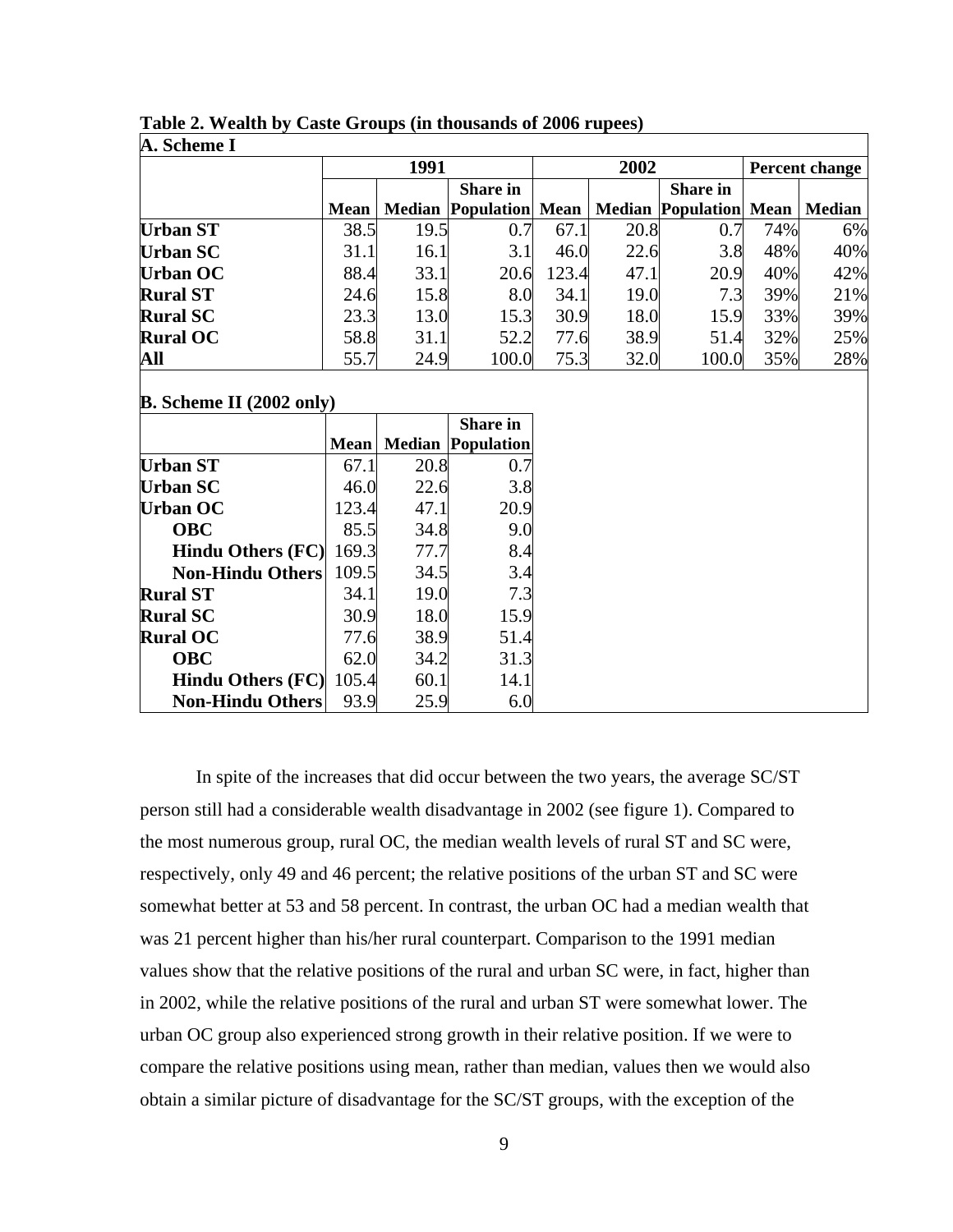urban ST whose mean wealth is 86 percent of the mean wealth of the rural OC (as compared to only 58 percent in terms of median wealth).



**Figure 1. Disparity in Wealth by Caste, 1991 and 2002 (Ratio to Mean or Median Values of Rural OC)** 

As noted earlier, we are forced to treat the OC as a single category for comparing the two years because the 1991–92 data does not allow for further breakdown of this group along caste/religion lines. However, such a breakdown is possible in 2002–03 and the structure of disparities among caste groups can be better seen in terms of what was referred to earlier as Scheme II (panel B of table 1 and figure 2). Irrespective of their urban or rural location, the average OBC person has an amount of wealth that was a little less than 90 percent of the average rural OC person. The average person in the group labeled "Non-Hindu Others" and living in an urban area has as much wealth as the average OBC; those in the rural areas have significantly less, though more than that of the average SC or ST person. The most advantaged subgroup in the OC group is the Hindu forward castes (FC); the median wealth in the urban segment of this group is twice as much as rural OC, while its rural segment has a median that was 54 percent higher than rural OC.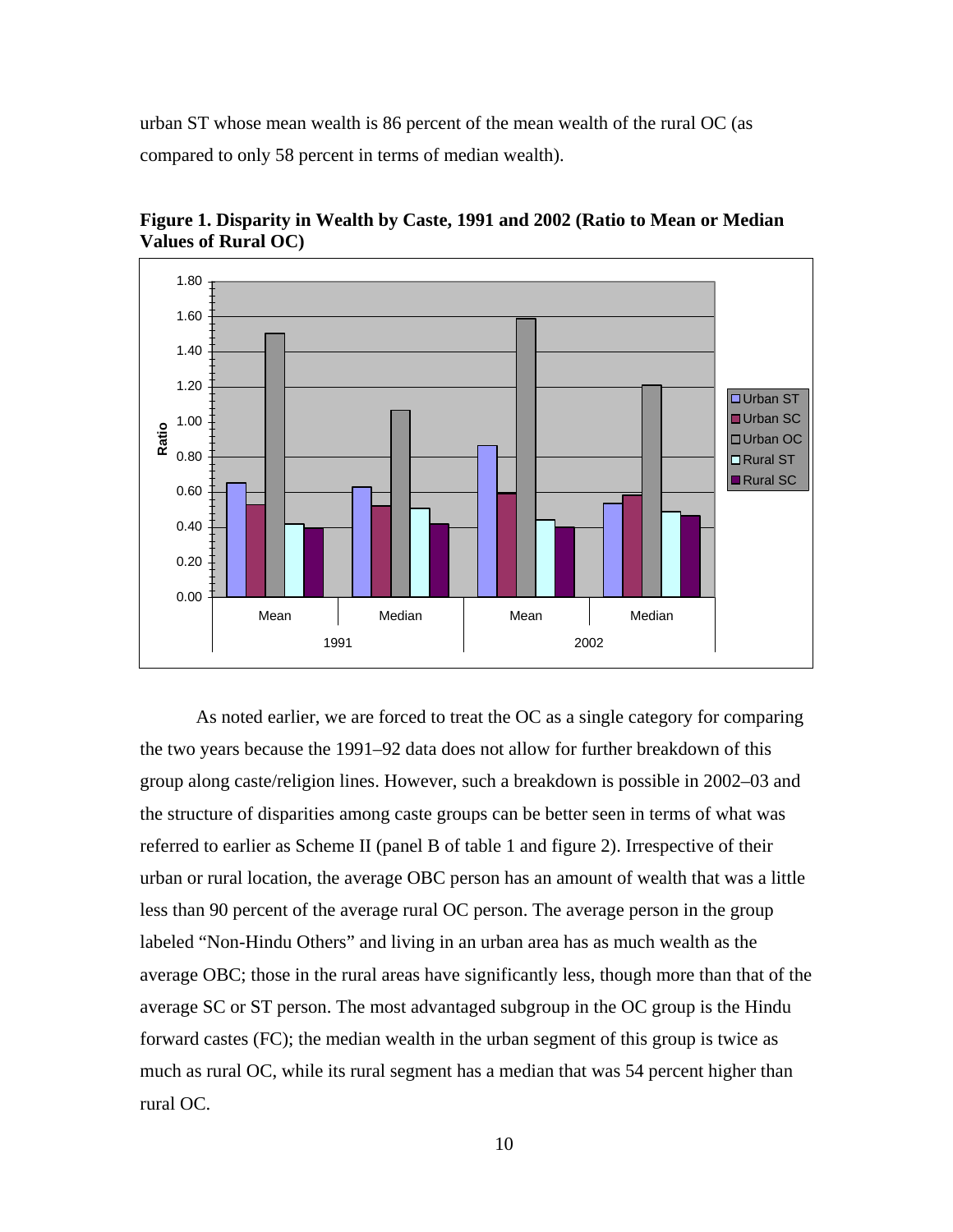

**Figure 2. Disparity in Wealth among OC Groups, 2002 (Ratio to Mean or Median Values of Rural OC)** 

The ranking of the ten groups (in Scheme II) in terms of median wealth follows a pattern that one might expect a priori: the Hindu forward castes are at the top (urban, followed by rural). Immediately below them are the OBC groups and urban non-Hindu others who have quite similar levels of median wealth. At the bottom, we have the most disadvantaged (urban, followed by rural). The rural non-Hindu others occupy a place immediately above the most disadvantaged and below everyone else.

If we were to use the mean values to rank the groups, the pattern shifts somewhat (figure 2). The top group—urban, Hindu FC—still maintain their lead and the rural SCs and STs held their status as the worst-off. Rural Hindu FC slip to the third place, with the second place taken by the urban, non-Hindu others. Rural non-Hindu others occupy the fourth place, followed by the urban OBC, urban ST, rural OBC, and then urban SC. The reranking of the groups is an indication of the extent to which within-group inequalities differ, a subject to which we return below.

Comparison of within-group distributions reveals that caste divisions and the urban-rural divide act as distinct, yet interrelated, influences on the overall wealth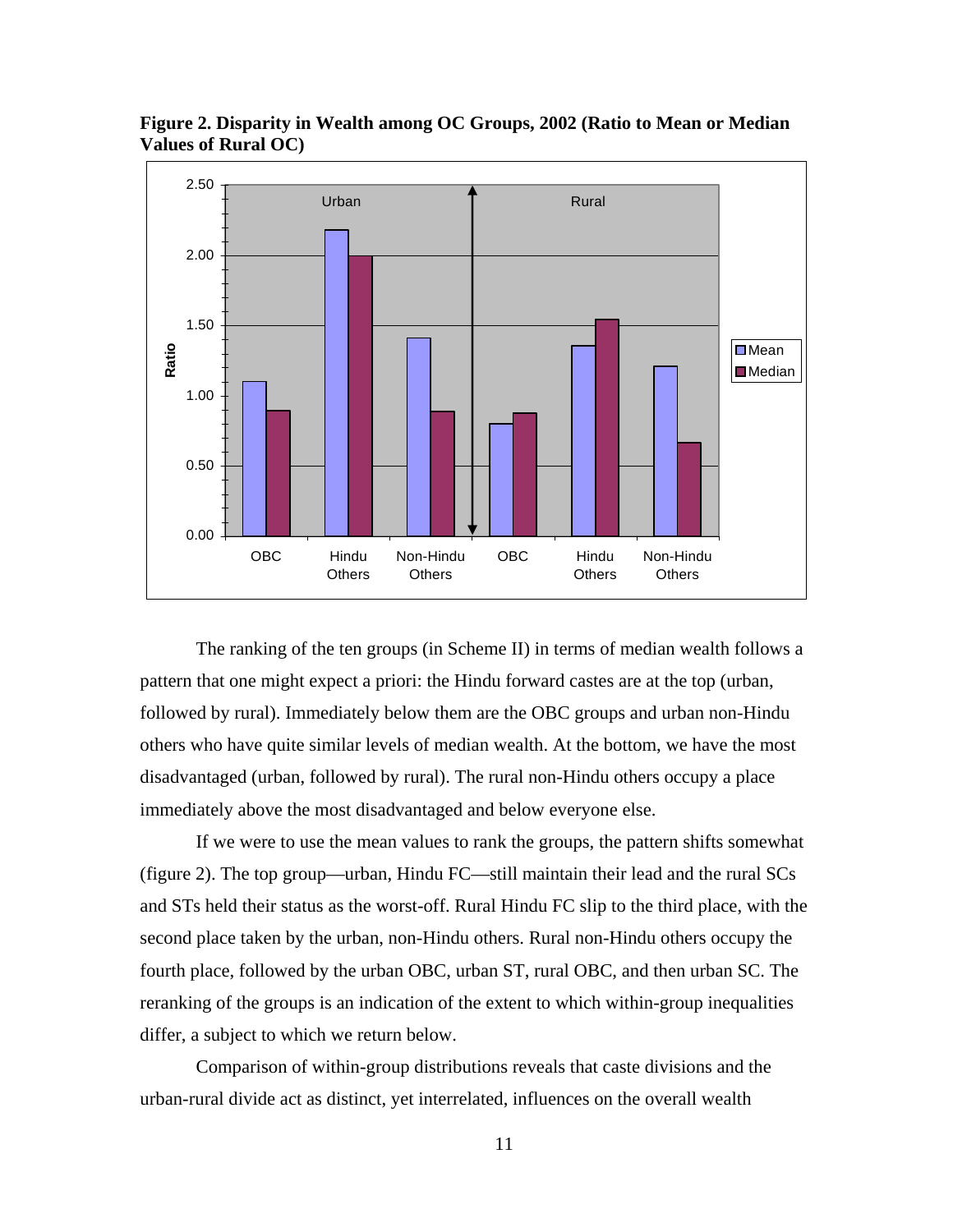distribution (see table 3). The differences between the distributions of the individual groups are plotted on the vertical axis in figure 3 as ( $p_{ij} - p_i$ ), which expresses the deviation between the percentile cutoff of the  $j<sup>th</sup>$  group ( $p<sub>ij</sub>$ ) from the overall percentile cutoff ( $p_i$ ) at the *i*<sup>th</sup> percentile. Strikingly, only the Hindu FC stay in the positive territory throughout the distribution, while the SC and ST groups stay in the negative territory throughout the distribution. The cutoff values for the former became increasingly higher than the overall values (most markedly for the urban, forward caste Hindus), while for the latter they became increasingly lower as we move to higher echelons of the wealth distribution. The other two groups, OBC and non-Hindu other, display more complex patterns. Lower portions of the urban OBC and non-Hindu other distributions have cutoff values that are below the cutoff values for the overall distribution, but the higher portions have values that are higher, especially for the non-Hindu others. The rural segments of these communities diverge from one another markedly. While the bottom 60 percent of rural OBC enjoy higher than overall cutoff values, the top 40 percent in their distribution have cutoff values that are increasingly lower. The opposite pattern can be observed for the rural non-Hindu others.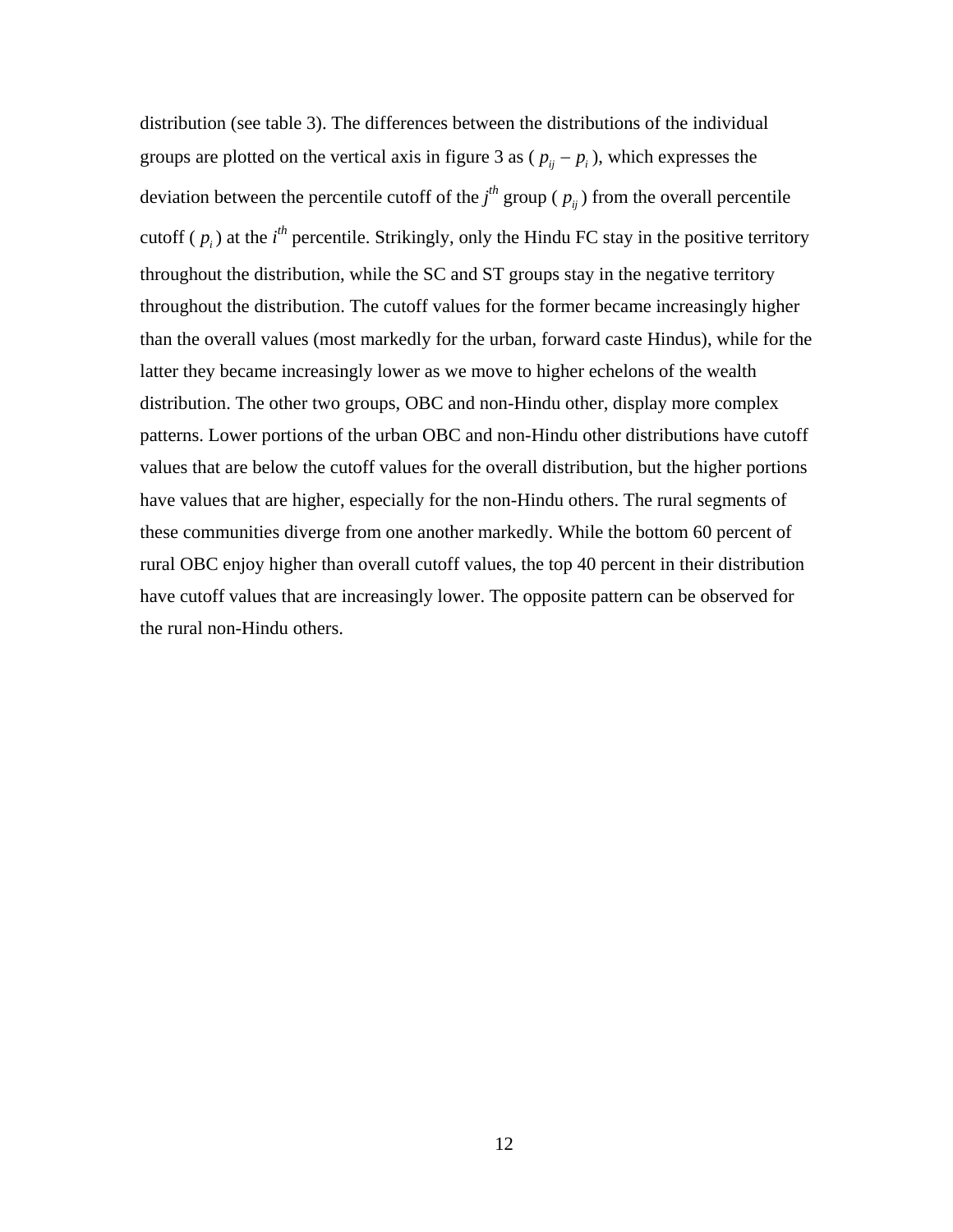| Percentile | Urban     | <b>Urban</b> | <b>Urban</b> | <b>Urban</b> | <b>Urban</b> | <b>Rural</b> | <b>Rural</b> | Rural      | <b>Rural</b> | Rural          | All   |
|------------|-----------|--------------|--------------|--------------|--------------|--------------|--------------|------------|--------------|----------------|-------|
|            | <b>ST</b> | <b>SC</b>    | <b>OBC</b>   | FC           | NH           | ST           | <b>SC</b>    | <b>OBC</b> | <b>FC</b>    | N <sub>H</sub> |       |
| 5          | 0.8       | 0.7          | 1.1          | 2.5          | 1.0          | 2.7          | 2.1          | 3.4        | 6.1          | 2.4            | 2.4   |
| 10         | 1.8       | 2.0          | 3.1          | 6.0          | 2.1          | 4.8          | 4.0          | 6.6        | 12.0         | 4.5            | 5.1   |
| 15         | 3.3       | 3.7          | 5.8          | 11.0         | 4.7          | 6.3          | 5.5          | 9.5        | 18.1         | 5.9            | 7.6   |
| 20         | 5.2       | 5.6          | 8.8          | 17.3         | 8.3          | 7.7          | 7.0          | 12.3       | 22.8         | 7.3            | 10.2  |
| 25         | 7.0       | 7.9          | 12.3         | 24.5         | 11.2         | 9.3          | 8.6          | 15.2       | 27.7         | 9.5            | 12.9  |
| 30         | 9.8       | 10.6         | 16.1         | 33.1         | 14.5         | 11.0         | 10.1         | 18.3       | 33.0         | 11.8           | 16.0  |
| 35         | 12.0      | 13.4         | 20.1         | 42.2         | 18.0         | 12.6         | 11.9         | 21.6       | 39.2         | 14.8           | 19.3  |
| 40         | 14.7      | 16.3         | 24.2         | 52.8         | 22.8         | 14.7         | 13.6         | 25.6       | 45.5         | 17.9           | 23.0  |
| 45         | 18.2      | 19.4         | 29.0         | 64.6         | 27.9         | 16.6         | 15.8         | 29.7       | 52.5         | 21.4           | 27.3  |
| 50         | 20.8      | 22.6         | 34.8         | 77.7         | 34.5         | 19.0         | 18.0         | 34.2       | 60.1         | 25.9           | 32.0  |
| 55         | 23.6      | 27.2         | 41.4         | 93.1         | 42.0         | 21.6         | 20.3         | 39.1       | 68.9         | 31.0           | 37.6  |
| 60         | 28.9      | 31.0         | 49.0         | 111.7        | 52.1         | 24.7         | 23.3         | 45.0       | 78.9         | 38.1           | 44.4  |
| 65         | 38.0      | 35.1         | 58.4         | 131.7        | 65.3         | 28.5         | 26.6         | 51.3       | 89.9         | 46.8           | 52.3  |
| 70         | 49.0      | 41.1         | 70.5         | 155.5        | 84.5         | 32.0         | 31.0         | 60.1       | 104.2        | 59.0           | 62.8  |
| 75         | 61.4      | 50.4         | 83.9         | 191.8        | 107.7        | 37.3         | 36.2         | 70.8       | 122.4        | 76.7           | 76.3  |
| 80         | 77.3      | 63.6         | 106.9        | 235.0        | 139.1        | 43.8         | 43.2         | 83.9       | 145.3        | 104.1          | 94.5  |
| 85         | 102.9     | 81.8         | 143.2        | 290.9        | 189.9        | 52.8         | 52.2         | 102.8      | 181.2        | 145.1          | 122.2 |
| 90         | 144.9     | 109.8        | 192.3        | 379.3        | 273.9        | 71.6         | 66.5         | 136.1      | 230.5        | 220.8          | 170.1 |
| 95         | 220.6     | 168.8        | 313.1        | 562.9        | 429.0        | 110.4        | 98.3         | 205.9      | 331.0        | 402.3          | 272.3 |

**Table 3. Percentile Cutoffs for Scheme II, 2002 (in thousands of 2006 Rs.)** 

**Figure 3. Deviation from Overall Percentile Cutoffs by Caste at Selected Percentiles, 2002 (in thousands of 2006 Rs.)** 

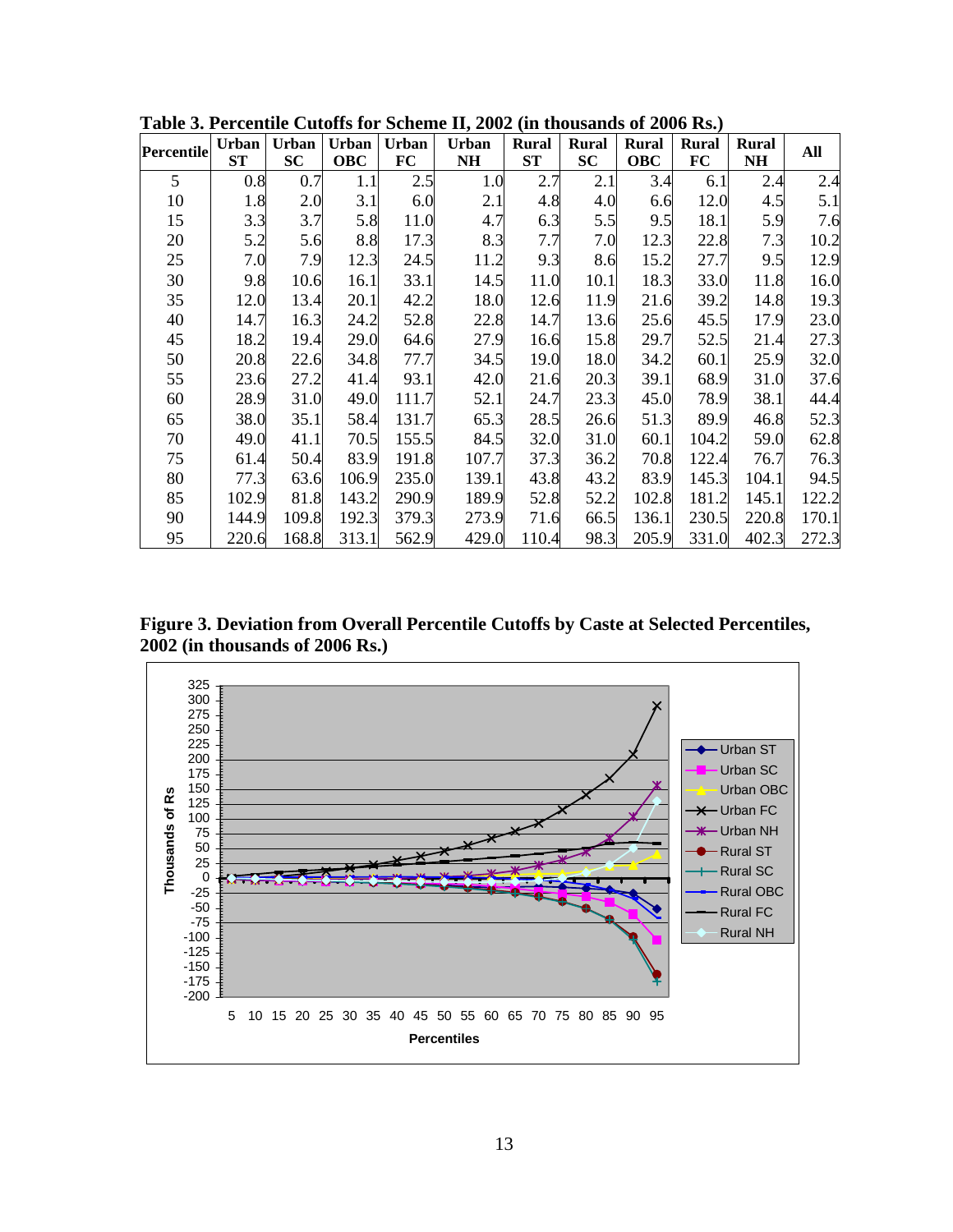The direction and amount of the urban-rural disparity within caste groups varies across the distribution. This can be illustrated by defining the following statistic for group *j* at percentile *i* :

$$
g_{ij} = \frac{p_{ij}^u - p_{ij}^r}{p_{ij}^r},
$$
 (1)

where the urban-rural gap in wealth is expressed as a percentage of the percentile cutoffs  $(p)$  in the rural area for each caste group (the superscripts *u* and *r* represent, respectively, the urban and rural areas).

Estimates of the urban-rural gaps are shown in figure 4 for selected percentiles, with the bold horizontal reference line representing a situation of zero urban-rural disparity. The wealth gap is in favor of rural individuals at the bottom of the distributions of all castes. This is a reflection of the incidence of land ownership (however meager the farm size might be) in the rural areas among the poor, in contrast to the greater presence of propertyless individuals among the urban poor, irrespective of their caste identity. Notable differences exist among the castes in the percentile point at which their respective curves cross above the zero line. At one extreme are the non-Hindu others, for whom the switch favoring the urban areas occurs at the  $20<sup>th</sup>$  percentile; at the other extreme, the switch occurs only at the  $50<sup>th</sup>$  percentile for the OBC. The variation in the amount of urban-rural disparity among the castes appears to be much smaller at any given percentile point below the zero-line, i.e., when the disparity is in favor of the rural individuals. Above the zero-line, when the disparity turns in favor of the urban persons, the amount of disparity (at any given percentile point) among the castes appears to vary much more. Clearly, the evidence suggests that the wealth advantage enjoyed by the urban individuals within every caste becomes higher at the higher percentiles, with the non-Hindu others standing out as a clear exception to this rule because the disparity in favor of the urban individuals in this group declines after the  $70<sup>th</sup>$  percentile. The urban advantage skyrockets within the ST group in the top portions of the distributions, a result consistent with the well-known fact that the rural tribal areas fall among the most economically backward areas in India.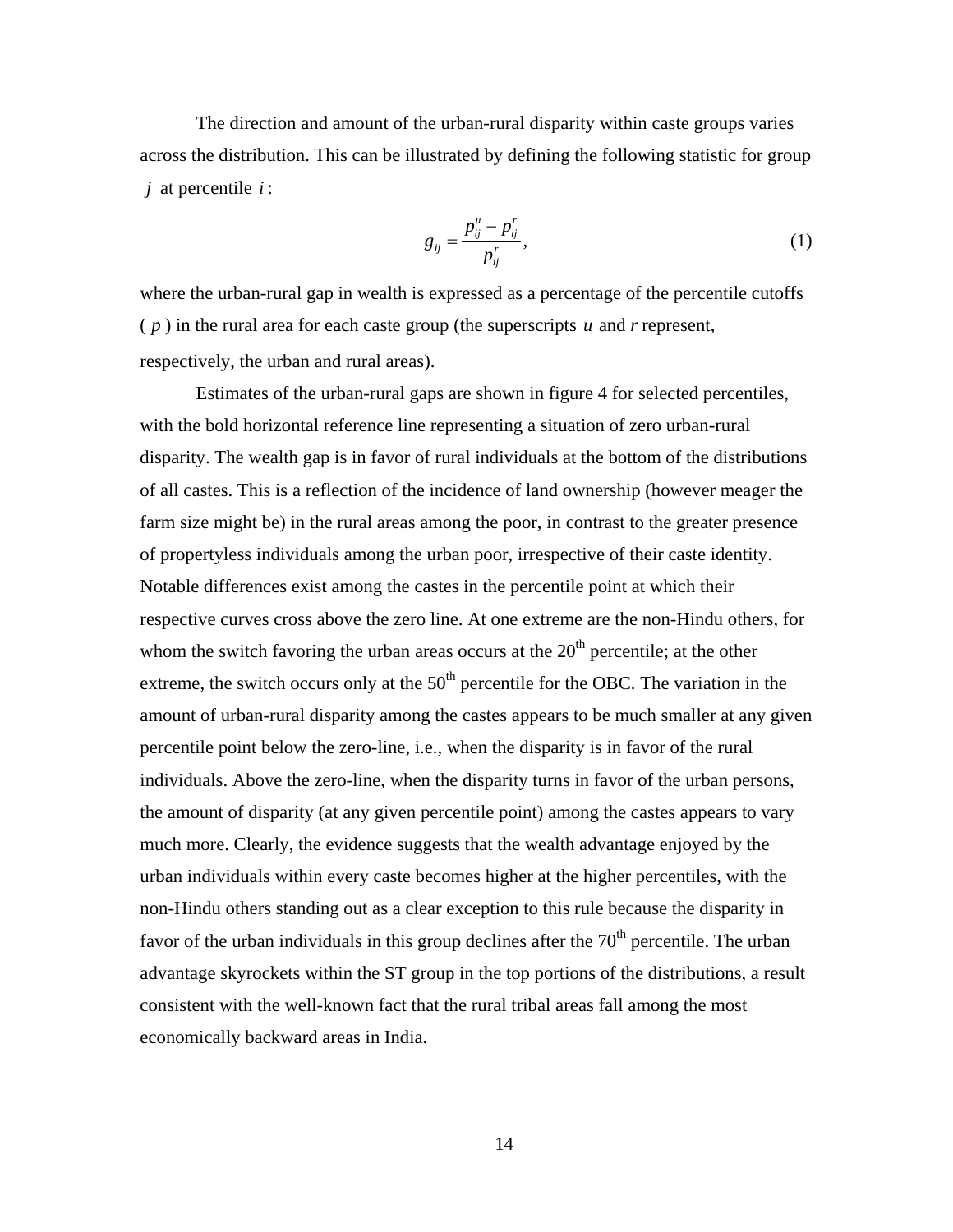

**Figure 4. Urban-Rural Wealth Gap (as a Percent of Rural Wealth) by Caste at Selected Percentiles** 

We now revert to Scheme I in order to examine whether any significant differences could be found among the groups in terms of the changes in wealth that occurred between 1991 and 2002 across the entire distributions (figure 5). Urban ST is the only group in which some of the percentile cutoffs in 2002 are roughly the same as, or lower than, their 1991 levels. In contrast, the bottom half of the urban SC group generally saw a much higher boost in their wealth levels than their counterparts in the other groups. For the upper-middle portion (roughly from the  $50<sup>th</sup>$  to  $80<sup>th</sup>$  percentile), the urban OC group experiences much faster growth than their counterparts in other groups. The sharpest increases in wealth between 1991 and 2002 among the top 20 percent in all groups occurs for the urban SC/ST groups. A negative correlation between the initial amount of wealth and the subsequent gain could be found in the bottom half of the urban SC and OC groups, as well as the rural ST and SC groups. In fact, the schedule for the rural SC group slopes downward to the right almost throughout the distribution. Finally, the rural OC group displays the most stable pattern: their schedule remained largely flat for most of the distribution. The overall picture of changes across the distributions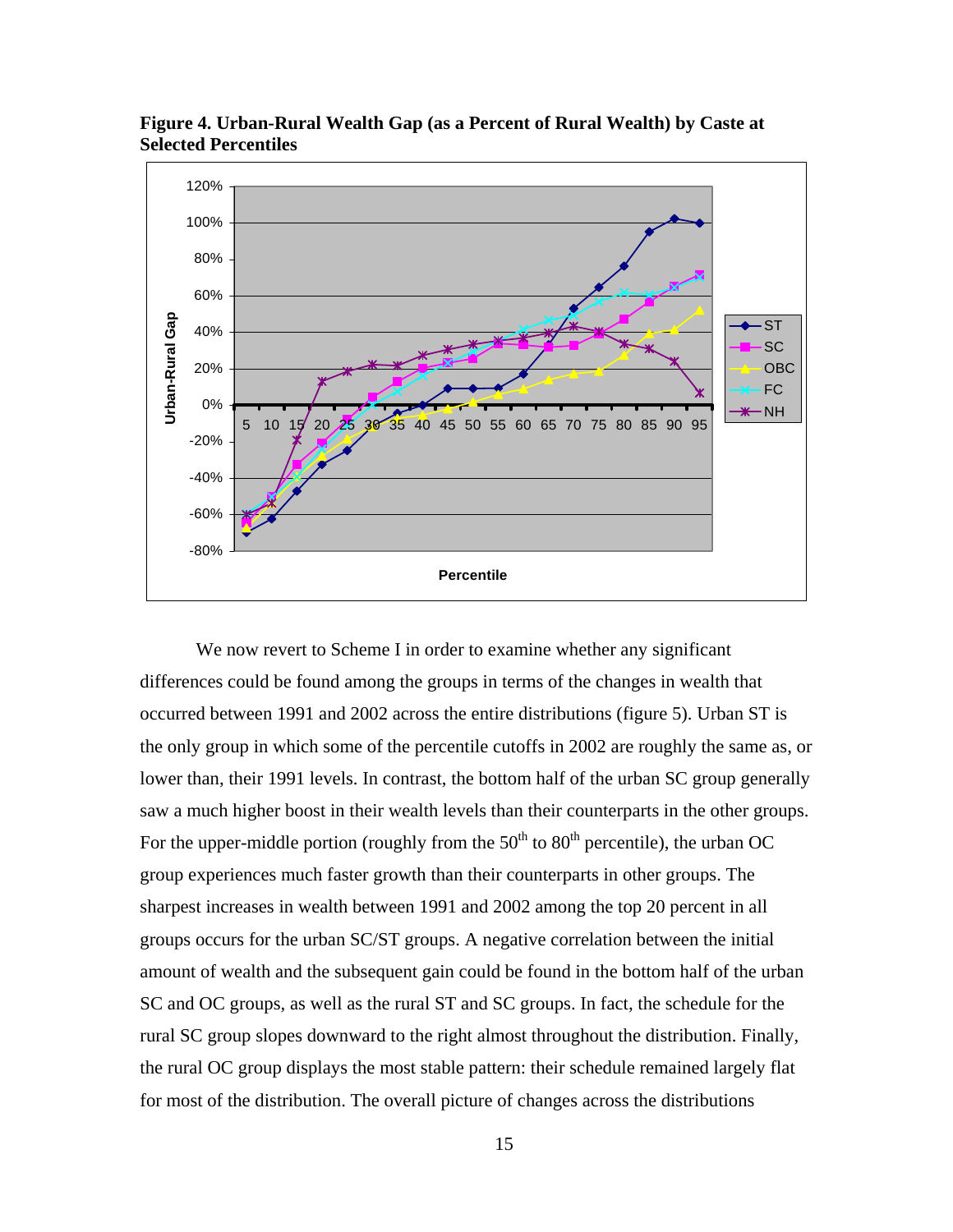suggests a pattern of wealth accumulation that is not heavily biased in favor of those at the top within each caste group, with the exception of the urban ST.



**Figure 5. Percent Change in Wealth at Selected Percentiles by Caste Group, 1991 to 2002** 

## **IV. DECOMPOSITION OF WEALTH INEQUALITY**

## **A. Yitzhaki Decomposition**

The picture of caste disparities in India sketched out so far can be made richer by relating them to an analysis of overall wealth inequality. The tools of decomposition analysis allow us to analyze the within-group and between-group disparities. Further, it would allow us to develop summary measures that would express how demarcated in terms of its wealth holdings a particular caste group is from another group or from the total population. Also, comparisons of the degree of inequality among groups can be done. The method of Gini decomposition developed originally by Shlomo Yitzhaki offers a unified framework for addressing these issues.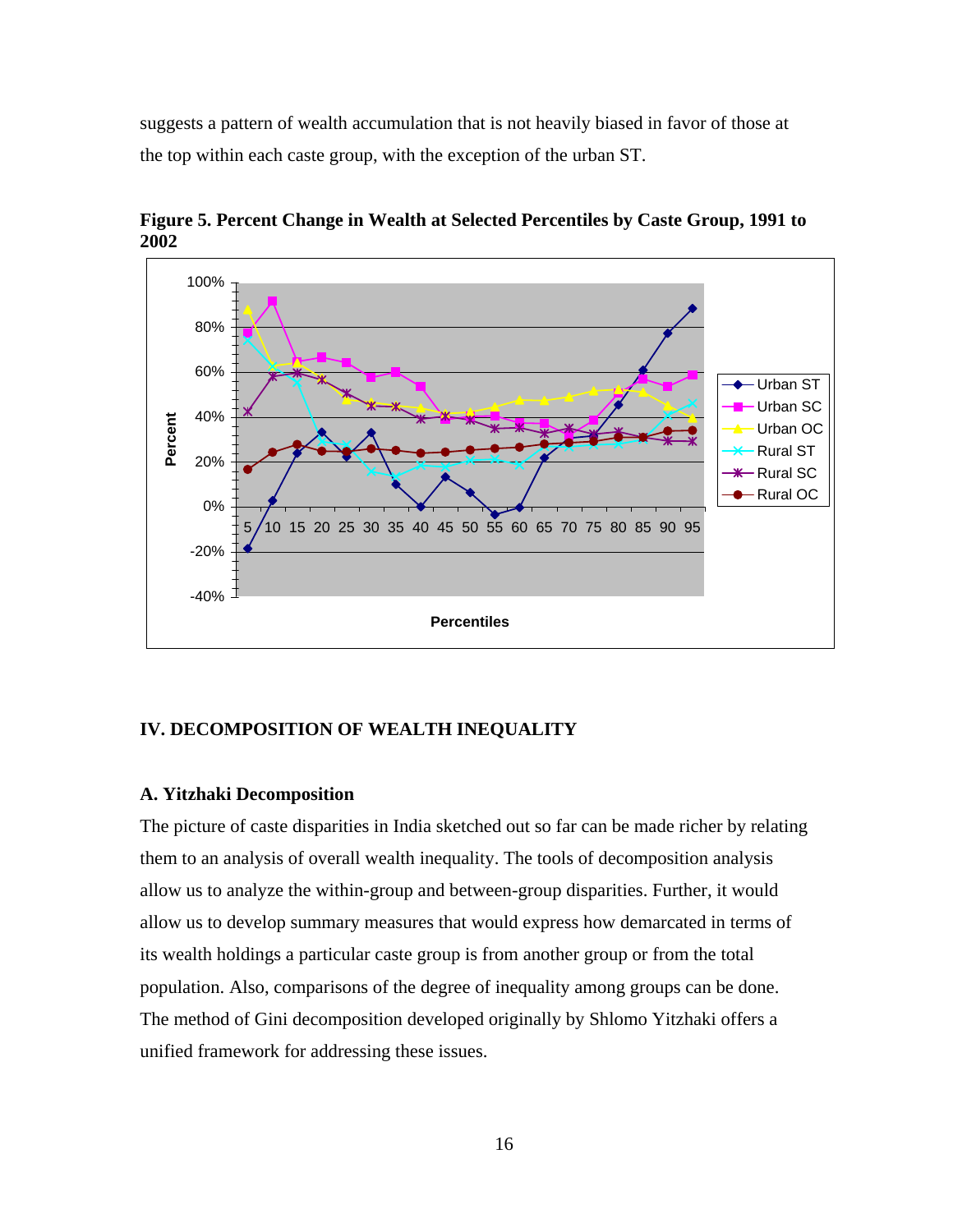Let *G* be the Gini coefficient of wealth. The Yitzhaki decomposition allows us to separate *G* into intergroup inequality  $(I_b)$  and a remainder  $(I_r)$  that can be interpreted as intragroup inequality (Yitzhaki 1994):

$$
G = I_b + I_r \tag{2}
$$

The amount of intergroup inequality is:

$$
I_b = \frac{2\operatorname{cov}(\mu_i, F_{oi}(y))}{\mu},\tag{3}
$$

where *y* is wealth,  $\mu$  is mean wealth for all persons,  $\mu_i$  is mean wealth for group *i*, and  $\overline{F_{n}}(y)$  is the mean rank of group *i*, i.e., the average position of the members of a group in the overall wealth distribution.<sup>6</sup> Thus, the amount of intergroup inequality is twice the covariance between the mean amounts of wealth and mean ranks of groups divided by the mean wealth for all individuals.<sup>7</sup>

The remainder term is calculated as:

 $\overline{a}$ 

$$
I_r = \sum_i s_i G_i O_i, \tag{4}
$$

where  $s_i$  is the share of group  $i$  in aggregate wealth,  $G_i$  is the Gini coefficient of the wealth distribution within group  $i$ , and  $O_i$  is the overlapping index for group  $i$ . The Yitzhaki decomposition provides group-specific measures of overlapping, unlike the standard decomposition of the Gini where only a summary measure of overlapping by all groups can be obtained. The index of overlapping proposed by Yitzhaki is a measure of the degree to which the range of wealth in each group overlaps with the range of wealth for all persons. Overlapping can thus be seen as the opposite of stratification: the higher the amount of overlap between a group and the population, the less stratified they are as a group in terms of wealth (Yitzhaki 1994: 148–149). This feature of the decomposition is

 $6$  For example, if the mean rank is 0.25 for SC, then the average SC person's position in the wealth distribution for all persons will be at the  $25<sup>th</sup>$  percentile.

 $\frac{1}{1}$  In contrast, in the standard decomposition the between-group component would be equal to twice the covariance between the wealth of each group and the rank of each group's mean wealth divided by overall mean wealth. The Yitzhaki decomposition takes into account the ranking of each individual within each group in the overall distribution.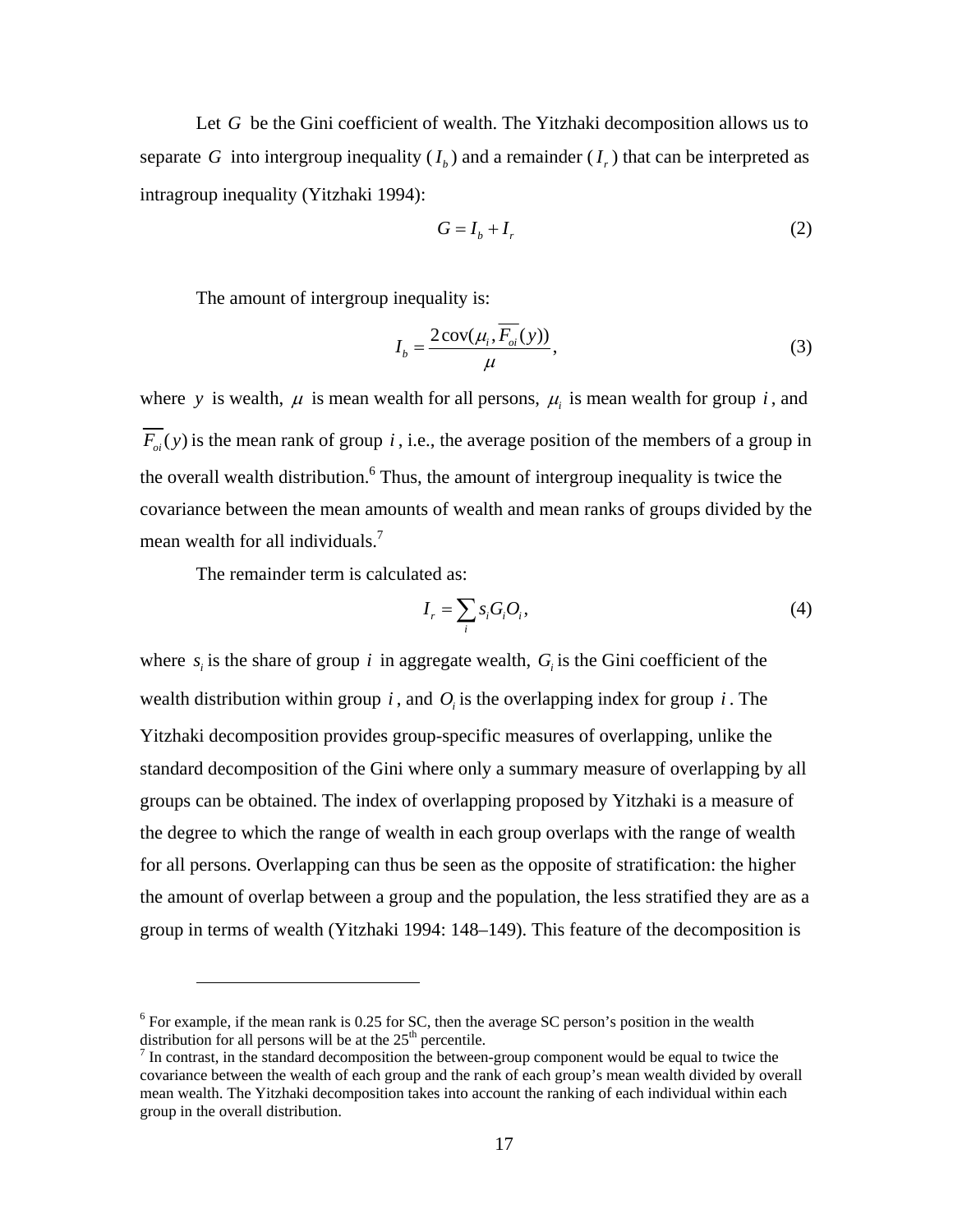crucial for us since our objective is to ascertain the extent to which castes occupy or do not occupy different segments of the wealth distribution.

The amount to which group *i* overlaps with the overall distribution is defined as:

$$
O_i = \frac{\text{cov}_i(y, F_{oi}(y))}{\text{cov}_i(y, F_i(y))},\tag{5}
$$

where  $F_{\alpha}(y)$  is the function that assigns to the members of group *i* their ranks in the overall distribution,  $F_i$  is the function that assigns to the members of group *i* their ranks in the wealth distribution within that group, and cov*i* indicates that the covariance is according to the distribution within group  $i$ .<sup>8</sup> The minimum value of  $O_i$  is given by the share of group  $i$  in the population and its maximum value is equal to 2. When the index equals the minimum possible value, it suggests that the group in question is a perfect stratum, i.e., it occupies an exclusive segment of the overall wealth distribution. If a particular group has a range of wealth that coincides with the range of wealth of all persons, then the index will be equal to 1. Finally, if the index is greater than 1, the distribution of wealth within the group is much more polarized than in the overall distribution. This can happen if the members of the group constitute two strata, one that has higher and the other that has lower wealth than  $\mu$ , the average wealth of all individuals in all groups (Milanovic and Yitzhaki 2002: 162–163).

The index of overlapping defined in equation (4) is constructed from indexes that indicate the amount by which a group overlaps with each of the other groups:

$$
O_i = p_i + \sum_{j \neq i} p_j O_{ji} \tag{6}
$$

\where  $p_i$  is the share of group *i* in the total population and  $O_{ii}$  is the index of overlapping of group *j* by group *i* . Since the overlapping of a group by itself is equal to 1 by definition, its contribution to  $O_i$  is equal to its relative size. The index of overlapping of the overall distribution by a group is the weighted sum of overlapping of

 $\overline{a}$ 

 $8$  In theory, the functions are actually cumulative distribution functions. However, when working with actual samples, the cumulative distribution function is estimated by the rank of the observation and, hence, our description of the functions as rank-assigning functions (Yitzhaki 1994: 149, n.1).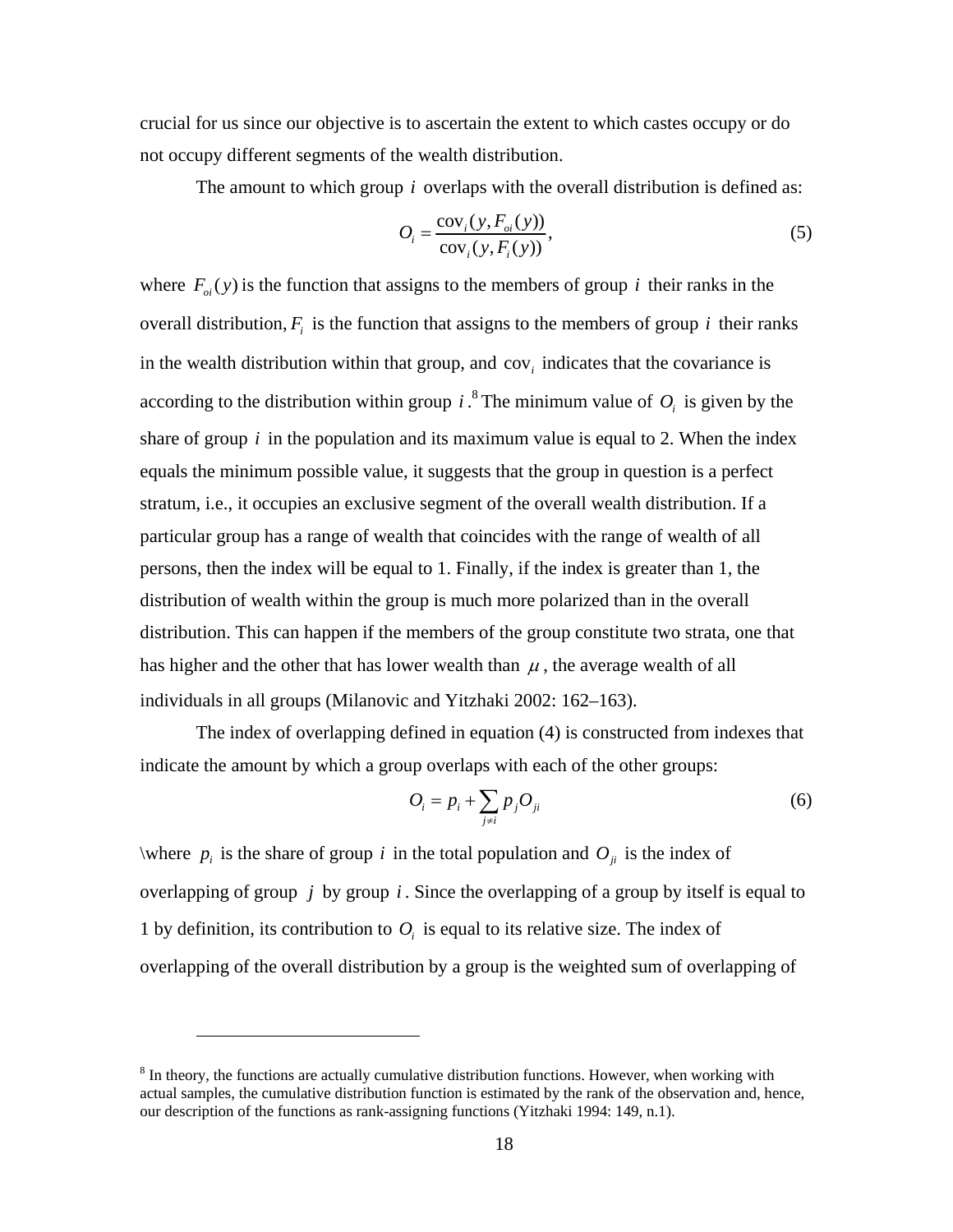each of the other groups by that group, with the relative size of each group serving as the weights.

In turn, the group-by-group overlapping indexes are calculated as:

$$
O_{ji} = \frac{\text{cov}_i(y, F_{ji}(y))}{\text{cov}_i(y, F_i(y))},
$$
\n(7)

where  $F_{ii}$  is the function that assigns members of group *i* their ranks in the wealth distribution of group  $j$ . The index  $O_{ji}$  indicates the extent to which the wealth of individuals in group *j* falls in the range of wealth of individuals in group *i* ; the higher the fraction of group *j* that falls in the range of group *i* , the higher will be the value of  $O_{ii}$ . For a given fraction of group *j* that falls in the range of group *i*, the closer the wealth of the individuals in that fraction are to the mean wealth of group *i* , the higher will be the value of  $O_{ii}$ . The index can take values between 0 (no overlap) and 2. Perfect overlap occurs when the index equals 1, indicating that the rankings of members of group *i* produced by  $F_i$  and  $F_{ji}$  are identical (Yitzhaki 1994: 150–152).

## **B. Within-Group vs. Between-Group Inequality**

 $\overline{a}$ 

We now turn to the results of the Yitzhaki decomposition for our data.<sup>9</sup> It is useful to begin with the estimates of within-group and between-group caste inequality (table 4). Overall wealth inequality shows very little change between 1991 and 2002. The share of within-group and between-group inequality in overall inequality also remains roughly the same between the two years. The within-group inequality (the  $I_r$  term in equation [2]) accounts for the bulk of overall inequality in both years.

 $9^9$  Decomposition of the Gini by groups was performed using the ANOGI module for STATA (version 9).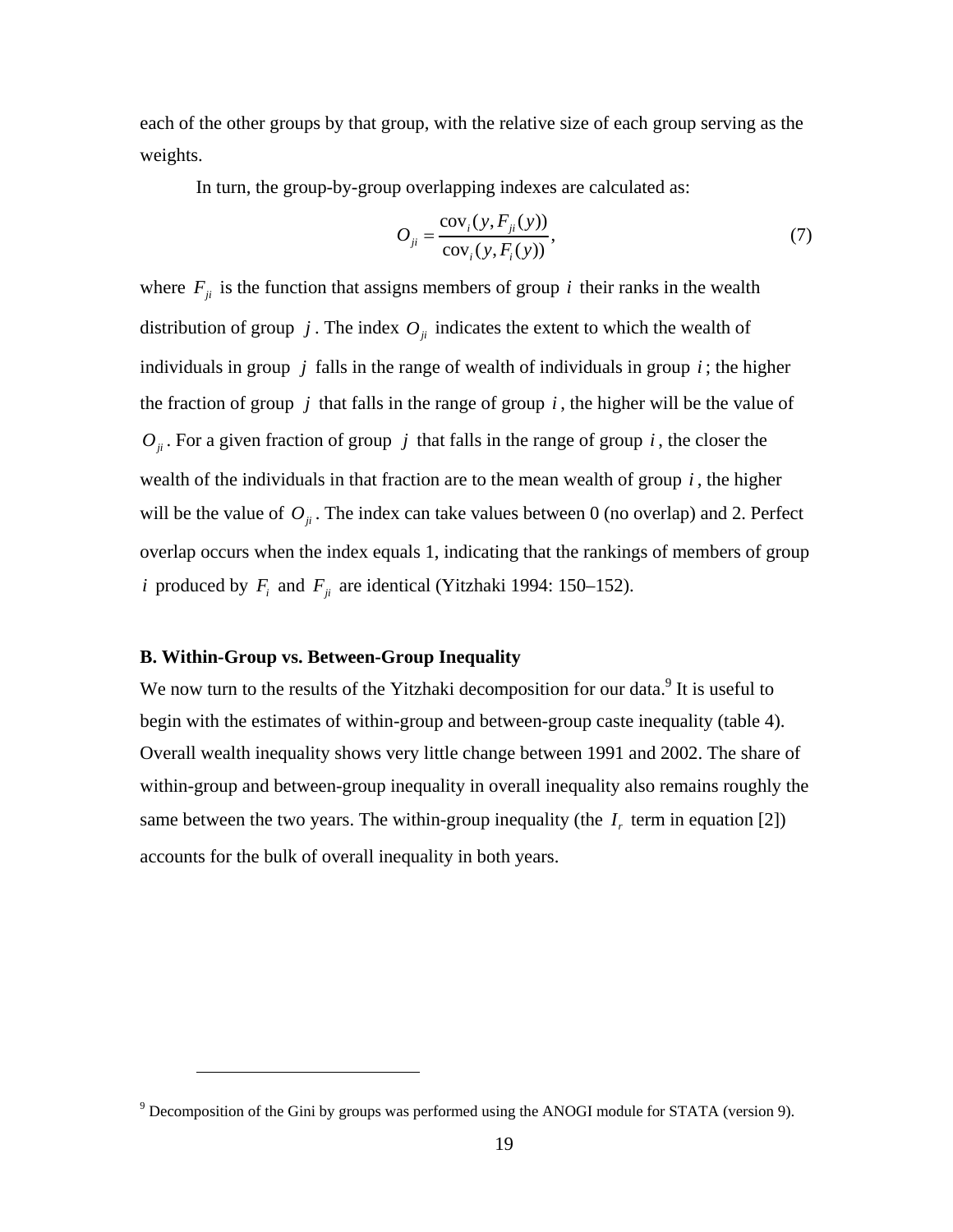|                      |       | Gini points     |                  | <b>Percentage shares</b> |                 |                  |  |  |
|----------------------|-------|-----------------|------------------|--------------------------|-----------------|------------------|--|--|
|                      |       |                 | 2002             |                          | 2002            |                  |  |  |
|                      | 1991  | <b>Scheme I</b> | <b>Scheme II</b> | 1991                     | <b>Scheme I</b> | <b>Scheme II</b> |  |  |
| <b>Overall Gini</b>  | 0.648 | 0.655           | 0.655            | 100.0                    | 100.0           | 100.0            |  |  |
| <b>Within group</b>  | 0.595 | 0.599           | 0.572            | 91.9                     | 91.4            | 87.4             |  |  |
| <b>Between group</b> | 0.053 | 0.056           | 0.083            | 8.1                      | 8.6             | 12.6             |  |  |

**Table 4. Within- and Between-Group Inequality by Caste**

The domination of the within term indicates there are other wide variations in the characteristics of household members that are also expected to contribute to wealth differentials within castes—occupation, age, education, industry of employment, and number of earners in the household, to mention a few. Additionally, we would expect product mix and fertility, among other things, to also have effects on the wealth of farmer households. In 2002, we found that the share of within-group inequality is somewhat lower (87 percent) under the more elaborate Scheme II (ten groups as compared to six in Scheme I). Since the subgroups included in the OC group are themselves quite different from each another in terms of their average wealth and distributions, the modest increase in the share of between-group inequality under Scheme II is not out of line with our expectations.

## **C. Within-Caste Inequality and Overlapping**

The results from decomposing the remainder term along caste lines are shown in table 5. Looking first at the column of overlapping indexes for caste groups under Scheme I reveals that the urban ST and SC groups are hardly homogenous groups. Both have values exceeding 1 for their overlapping indexes, indicating that there might be two distinct strata, one quite rich and the other extremely poor, within each of these groups. This is most striking in the case of the urban ST in 2002. The overlapping index for the urban OC is almost 1 in 1991 and slightly lower in 2002, indicating the close similarity between their distribution function and the distribution function for the entire population. However, when these values are reckoned against their share in population (the minimum value that can be taken by the overlapping index), they appear far more modest than the urban SC/ST groups.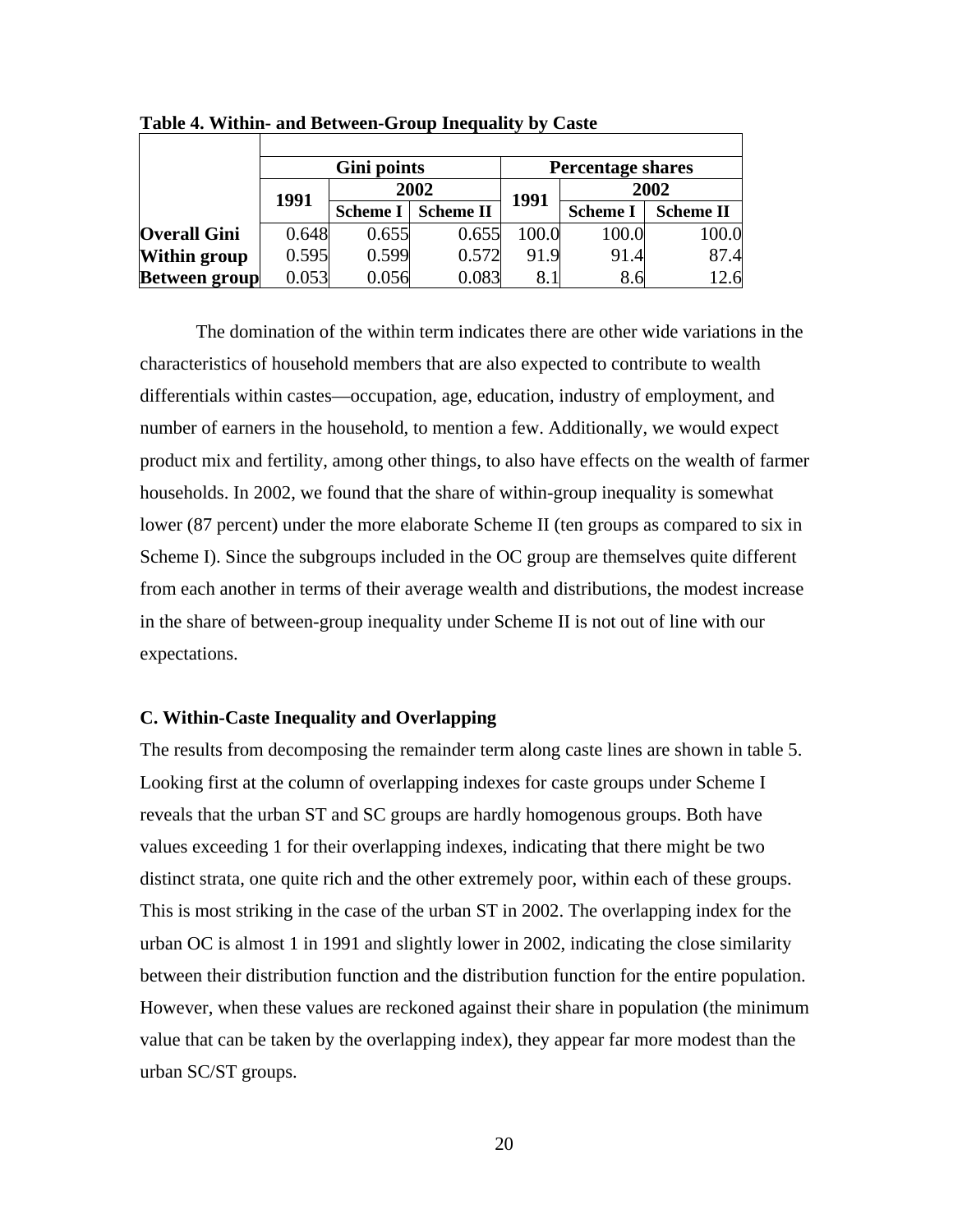|                  |                                   |                        |       | 2002    |                                   |                        |       |         |  |
|------------------|-----------------------------------|------------------------|-------|---------|-----------------------------------|------------------------|-------|---------|--|
|                  | <b>Population</b><br><b>Share</b> | Wealth<br><b>Share</b> | Gini  | Overlap | <b>Population</b><br><b>Share</b> | Wealth<br><b>Share</b> | Gini  | Overlap |  |
| <b>Urban ST</b>  | 0.007                             | 0.005                  | 0.628 | 1.049   | 0.007                             | 0.006                  | 0.725 | 1.137   |  |
| <b>Urban SC</b>  | 0.031                             | 0.017                  | 0.627 | 1.056   | 0.038                             | 0.023                  | 0.632 | 1.051   |  |
| Urban OC         | 0.206                             | 0.327                  | 0.700 | 0.993   | 0.209                             | 0.342                  | 0.683 | 0.966   |  |
| <b>Urban OBC</b> |                                   |                        |       |         | 0.090                             | 0.102                  | 0.677 | 1.016   |  |
| <b>Urban FC</b>  |                                   |                        |       |         | 0.085                             | 0.190                  | 0.648 | 0.840   |  |
| <b>Urban NH</b>  |                                   |                        |       |         | 0.034                             | 0.050                  | 0.713 | 1.054   |  |
| <b>Rural ST</b>  | 0.080                             | 0.035                  | 0.526 | 0.913   | 0.073                             | 0.033                  | 0.568 | 0.969   |  |
| <b>Rural SC</b>  | 0.153                             | 0.064                  | 0.573 | 0.973   | 0.159                             | 0.065                  | 0.557 | 0.947   |  |
| <b>Rural OC</b>  | 0.522                             | 0.551                  | 0.595 | 0.918   | 0.514                             | 0.530                  | 0.609 | 0.929   |  |
| <b>Rural OBC</b> |                                   |                        |       |         | 0.313                             | 0.258                  | 0.580 | 0.932   |  |
| <b>Rural FC</b>  |                                   |                        |       |         | 0.141                             | 0.197                  | 0.563 | 0.791   |  |
| <b>Rural NH</b>  |                                   |                        |       |         | 0.060                             | 0.075                  | 0.734 | 1.095   |  |
| All              |                                   |                        | 0.648 |         |                                   |                        | 0.655 |         |  |

**Table 5. Within-Group Inequality and Overlapping by Caste** 

The rural groups in Scheme I have lower values for their overlapping indexes than the urban groups, a result that is not surprising in light of the considerable rural-urban wealth gaps that were discussed above (figure 4). Once again, when compared relative to their shares in population, the rural OC group has a substantially lower degree of overlapping than the rural SC/ST groups. Estimates for the subgroups included in OC in 2002 (Scheme II) show that the Hindu FC is the group with the lowest amount of overlapping among all groups, while the non-Hindu other rural and urban groups take, respectively, the second and third places in terms of overlapping (the urban ST was first, as noted above). The higher degree of overlapping by the rural non-Hindu others as compared to their urban counterparts is an exception to the pattern observed for the other groups.

Within-caste inequality is the highest (above 0.670) among the urban ST, urban non-Hindu others, and rural non-Hindu others, which, as we noted above, are also characterized by overlapping indexes above 1. Excluding the latter, the other rural groups all have a roughly similar amount of within-caste inequality (0.560 to 0.580). The urban SC, OBC, and FC groups occupy an intermediate position (0.610 to 0.660) in withincaste inequality. Comparisons against the 1991 values show that the only groups that saw substantial change in wealth inequality are the ST groups, for whom there is a big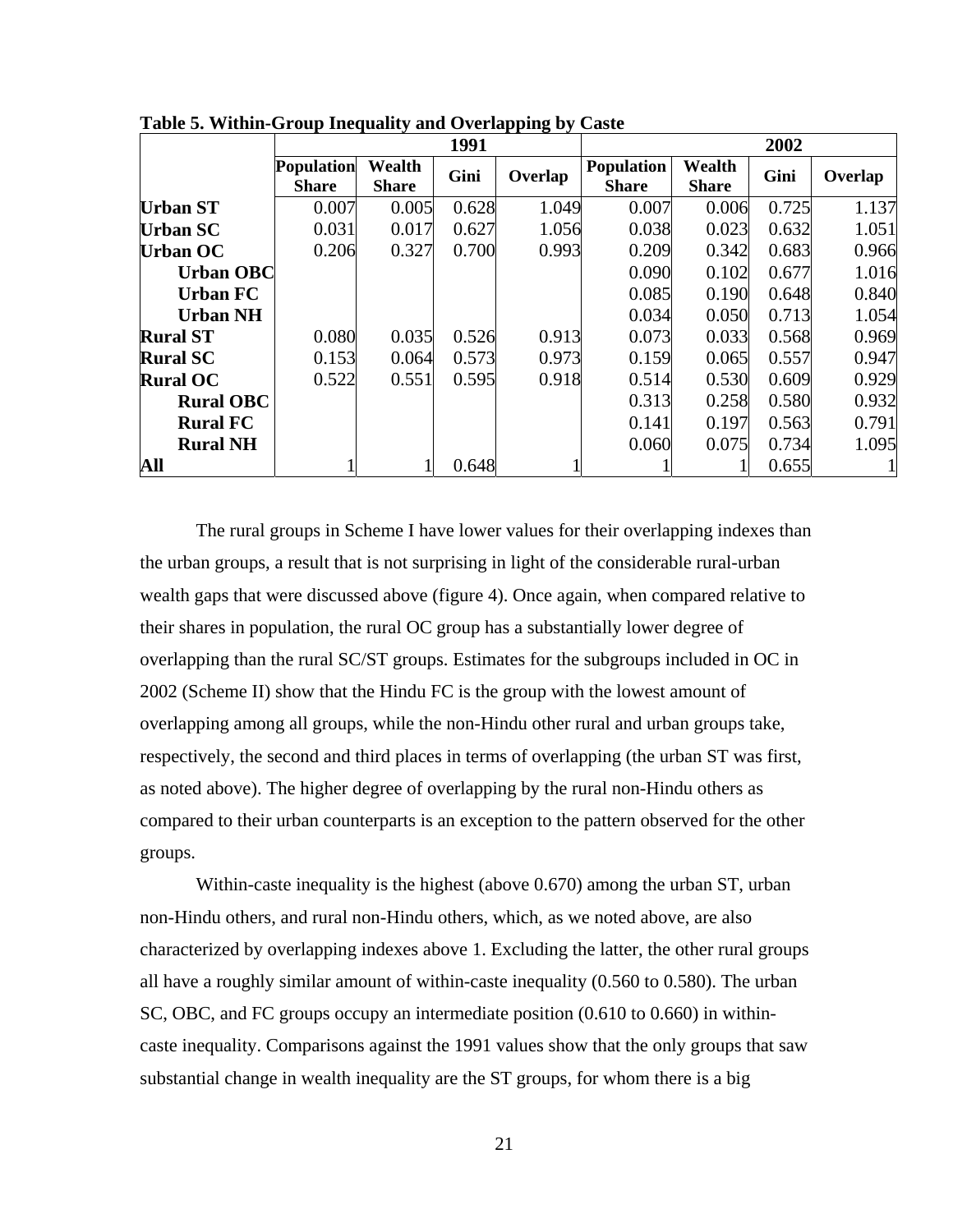increase in inequality. This is especially true for the urban ST and is consistent with our earlier finding about the big increases in the percentile cutoffs in the upper tail of the ST wealth distribution (figure 5). Considered in conjunction with the jump in the overlapping indexes, it appears that there is an emergence of a "nouveau rich" and growing income polarization within the ST groups.

Apart from the index of overlapping for each group with the overall population, the Yitzhaki decomposition also allows us to estimate pair-wise indexes of overlapping among the groups (equation [7]). The estimates of the resulting overlapping matrix using Scheme II for 2002 are shown in table 6 (panel A). The reference group (the caste represented by the subscript *i* in the overlapping index  $O_i$  is shown in the rows of the table; other groups are shown in the columns (the castes represented by the subscript *j* ). Urban and rural FC groups have the highest degree of overlap with one another and a much lower degree of overlap with all others. Thus, their status as the groups with the lowest degree of overlapping with the population did not hold for the pair-wise comparison. Overlapping of each of the other groups by the urban ST, SC, OBC, and the non-Hindu others groups is generally high. In contrast, the overlapping of each of them by the Hindu FC is much lower.

**Table 6. Matrices of Overlapping and Ranks for Caste Groups, 2002** 

| $\cdots$         |                                     |       |              |       |       |                                     |           |       |             |       |  |
|------------------|-------------------------------------|-------|--------------|-------|-------|-------------------------------------|-----------|-------|-------------|-------|--|
|                  | Urban                               | Urban | <b>Urban</b> | Urban | Urban | <b>Rural</b>                        | Rural     | Rural | Rural       | Rural |  |
|                  | $\boldsymbol{\mathrm{S}\mathrm{T}}$ | SС    | OBC          | FC    | NΗ    | $\boldsymbol{\mathrm{S}\mathrm{T}}$ | <b>SC</b> | OBC   | $_{\rm FC}$ | NH    |  |
| <b>Urban ST</b>  |                                     | 1.045 | 1.107        | 1.131 | 1.052 | 1.065                               | 1.042     | 1.193 | 1.266       | 1.051 |  |
| Urban SC         | 0.938                               |       | 1.009        | 0.928 | 0.933 | 1.051                               | 1.032     | 1.119 | 1.111       | 0.963 |  |
| Urban OBC        | 0.881                               | 0.916 |              | 1.062 | 0.951 | 0.905                               | 0.885     | 1.068 | 1.179       | 0.928 |  |
| Urban FC         | 0.716                               | 0.722 | 0.842        |       | 0.827 | 0.681                               | 0.662     | 0.866 | 1.037       | 0.776 |  |
| <b>Urban NH</b>  | 0.915                               | 0.944 | 1.041        | 1.133 |       | 0.928                               | 0.906     | 1.100 | 1.230       | 0.970 |  |
| <b>Rural ST</b>  | 0.855                               | 0.925 | 0.918        | 0.809 | 0.842 |                                     | 0.977     | 1.040 | 1.000       | 0.879 |  |
| <b>Rural SC</b>  | 0.852                               | 0.924 | 0.889        | 0.739 | 0.812 | 1.021                               |           | 1.017 | 0.934       | 0.868 |  |
| <b>Rural OBC</b> | 0.794                               | 0.849 | 0.908        | 0.903 | 0.838 | 0.851                               | 0.831     |       | 1.070       | 0.826 |  |
| <b>Rural FC</b>  | 0.654                               | 0.678 | 0.792        | 0.903 | 0.750 | 0.625                               | 0.608     | 0.836 |             | 0.697 |  |
| <b>Rural NH</b>  | 0.937                               | 0.973 | 1.075        | 1.163 | 1.029 | 0.971                               | 0.945     | 1.148 | 1.277       |       |  |

|  | A. Overlapping |
|--|----------------|
|  |                |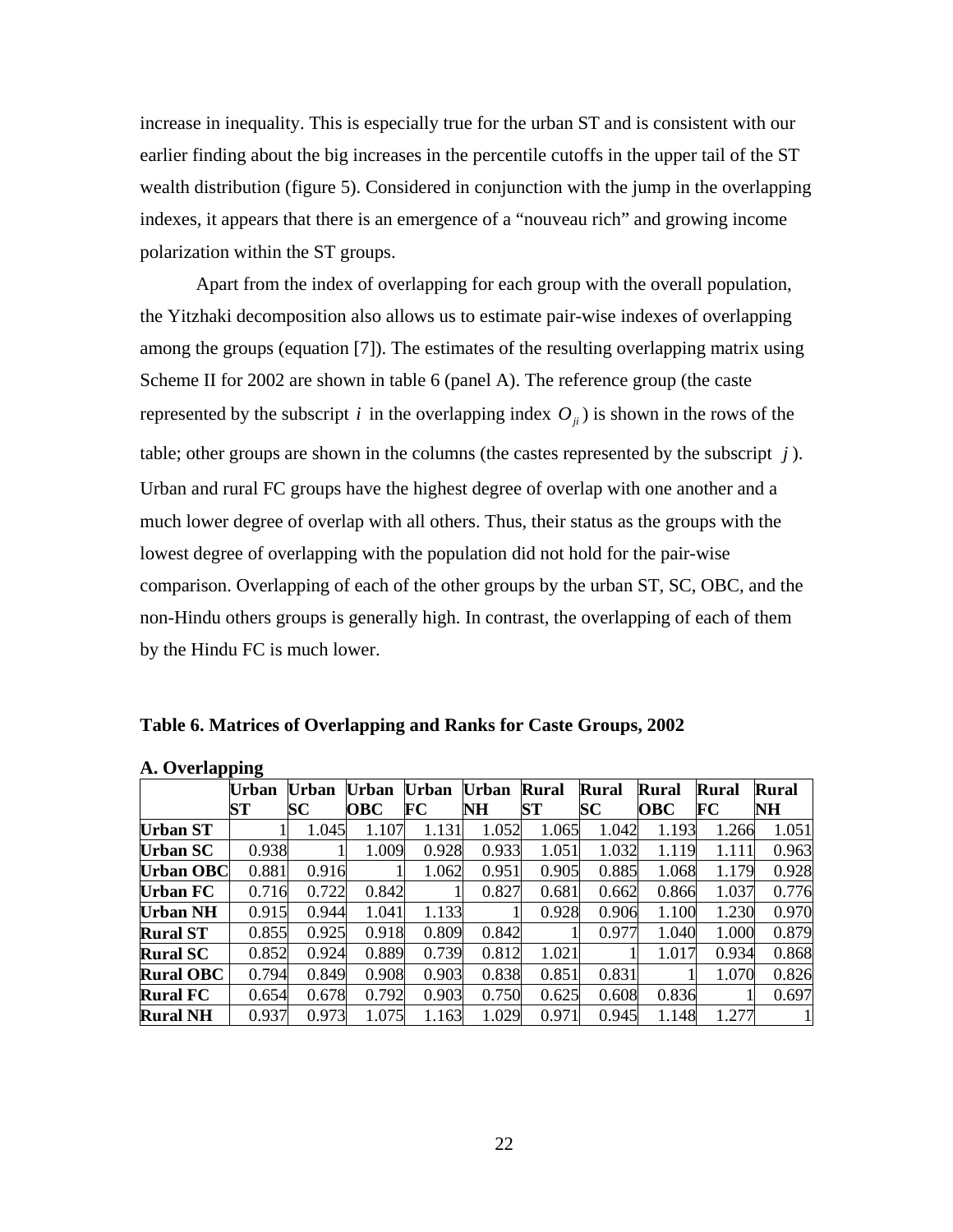|                  | Urban     | Urban | <b>Urban</b> | Urban | Urban | Rural     | Rural | Rural      | Rural | Rural |
|------------------|-----------|-------|--------------|-------|-------|-----------|-------|------------|-------|-------|
|                  | <b>ST</b> | SС    | <b>OBC</b>   | FC    | NH    | <b>ST</b> | SC    | <b>OBC</b> | FC    | NH    |
| <b>Urban ST</b>  | 0.5       | 0.502 | 0.419        | 0.298 | 0.417 | 0.522     | 0.536 | 0.410      | 0.301 | 0.448 |
| <b>Urban SC</b>  | 0.498     | 0.5   | 0.410        | 0.282 | 0.409 | 0.526     | 0.541 | 0.402      | 0.283 | 0.445 |
| Urban OBC        | 0.581     | 0.590 | 0.5          | 0.362 | 0.492 | 0.622     | 0.634 | 0.502      | 0.381 | 0.531 |
| Urban FC         | 0.701     | 0.718 | 0.638        | 0.5   | 0.619 | 0.748     | 0.758 | 0.653      | 0.544 | 0.656 |
| Urban NH         | 0.582     | 0.590 | 0.508        | 0.381 | 0.5   | 0.616     | 0.628 | 0.509      | 0.400 | 0.534 |
| <b>Rural ST</b>  | 0.478     | 0.473 | 0.378        | 0.251 | 0.383 | 0.5       | 0.517 | 0.361      | 0.237 | 0.423 |
| <b>Rural SC</b>  | 0.463     | 0.459 | 0.366        | 0.242 | 0.371 | 0.483     | 0.5   | 0.348      | 0.227 | 0.409 |
| <b>Rural OBC</b> | 0.590     | 0.598 | 0.497        | 0.347 | 0.491 | 0.639     | 0.652 | 0.5        | 0.363 | 0.538 |
| <b>Rural FC</b>  | 0.699     | 0.717 | 0.618        | 0.456 | 0.600 | 0.763     | 0.773 | 0.637      | 0.5   | 0.650 |
| <b>Rural NH</b>  | 0.551     | 0.555 | 0.469        | 0.344 | 0.466 | 0.576     | 0.591 | 0.461      | 0.350 | 0.5   |

**B. Ranks** 

The reason behind this apparent discrepancy can be understood by considering the overlapping between the urban ST and urban FC. The overlapping of urban ST by urban FC is only 0.716. This reflects the fact there are relatively few urban ST individuals in the urban FC wealth range. Consequently, the ranks of urban FC individuals, when each of them is placed in the wealth distribution of urban ST, did not differ much from each other for a large number of them, thus reducing the size of the covariance in the numerator of equation (7). On the other hand, the overlapping of urban FC by urban ST is much larger, at 1.05, reflecting the fact that there are relatively more urban FC individuals in the urban ST wealth range.

The overlapping of rural ST and SC by each of these groups is higher than the overlapping of their urban counterparts by the same groups. For example, the overlapping of rural ST by rural SC is 1.02, while the overlapping of urban SC by rural SC is lower, at 0.92. Further, the overlapping of rural OBC, FC, and NH groups by, respectively, the rural SC and ST is higher than the overlapping of urban OBC, FC, and NH groups (e.g., the overlapping of rural FC by rural SC was 0.934, as against only 0.739 for urban FC). This suggests that the distributions of rural ST and SC are more similar to each other than to the members of their own community in the urban areas and that they have at least some members with amounts of wealth that match the wealth of wealthier individuals from the rural residents of other communities.

However, the rural-urban patterns of overlapping are quite different for the rural OBC and FC groups. Their wealth distribution is more similar to the urban residents of their own communities than to the SC or ST in the rural areas. For example, the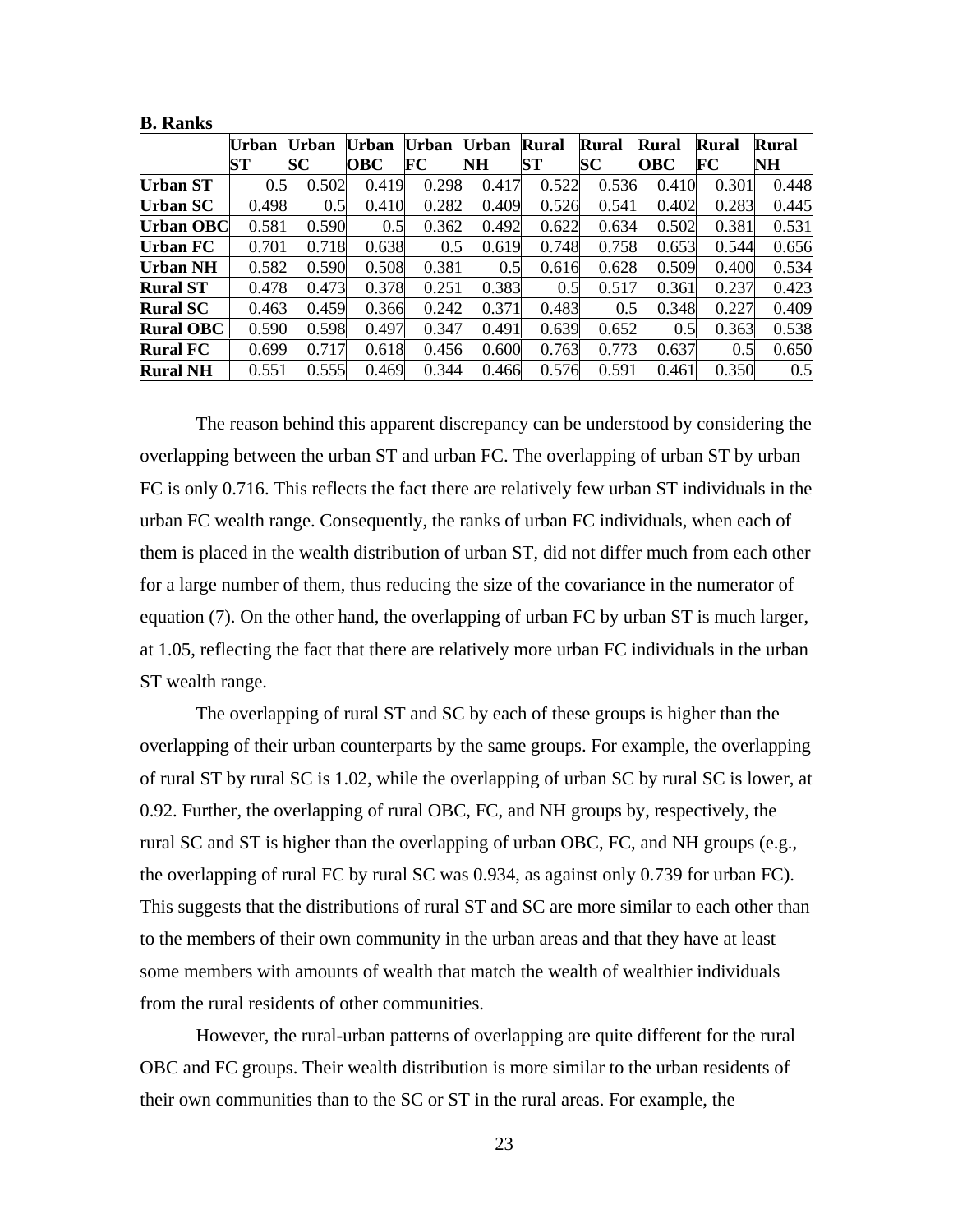overlapping of rural SC by rural OBC is only 0.831, while the overlapping of urban OBC by rural OBC is higher, at 0.908. Similarly, the overlapping of rural ST by rural FC is quite low at 0.625 compared to the overlapping of urban FC by rural FC that stood at 0.903. The overlapping relation between the rural OBC and rural FC, as well as that between the rural NH and rural FC, mirrors the relationship between urban ST and urban FC that is discussed above.

The index of overlapping is sensitive to extreme values because it depends on the ranks and amounts of wealth of individuals in each caste. Hence, an examination of the ranking of one caste in terms of another is instructive. Such an exercise can answer the following type of question: at what percentile of the forward caste wealth distribution is an average SC person located? The average rank of each caste in the distribution of other castes can be displayed in a matrix of ranks. Along the row labeled "Urban ST," for example, we can read off the average rank of an individual in that group in the wealth distribution of each of the other groups. Since the ranks are normalized to lie between 0 and 1, the average rank of a group in its own distribution will be 0.5 (i.e., the 50th percentile).

The matrix of ranks for caste groups under Scheme II is shown in table 6 (panel B). Forward castes clearly dominate other groups in terms of this indicator, too. If we look at the entries under the column labeled "Urban FC," it is evident that the average rank of all groups except rural FC is placed below the 40th percentile of the urban FC wealth distribution; the rural FC's average rank is at the 45th percentile. Similarly, the entries in the "Rural FC" column are also below the 40th percentile for all groups except, obviously, their urban counterparts.10 Viewed from another angle, this means that the average ranks of all the other groups are at their lowest levels when they are placed in the distribution of forward castes. The most numerous of the groups, the rural OBC, have a mean rank above the 50th percentile in the distributions of all SC and ST groups and close to the 50th percentile for the non-Hindu others and urban OBC distributions.

The average rural ST and SC ranks are below the 40th percentile in the distributions of all other non-ST/SC groups, except for the non-Hindu others, where their

<sup>10</sup> The sum of the average rank of group *j*'s rank in group *i*'s and the average rank of group *i*'s rank in group *j*'s distribution will be equal to 1.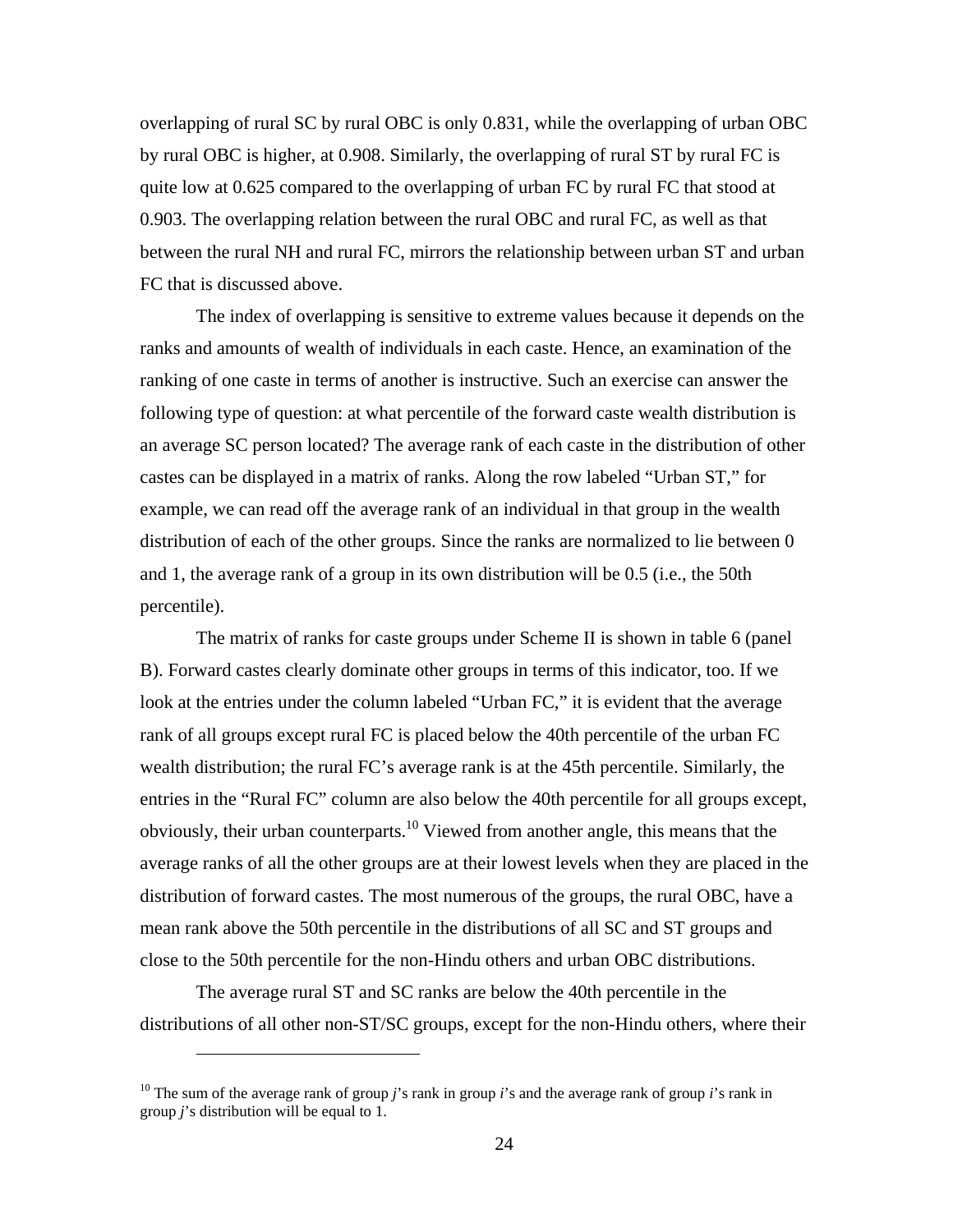ranks were at the 41–42nd percentile and slightly below the middle in the distributions of their urban counterparts. Even though they have high values for their overlapping index, the average urban ST and SC ranks are in the bottom half of the distribution of all other groups, except that of their rural counterparts, where they are slightly above the middle. Their ranking is the lowest (roughly at the 30th percentile) in the FC distributions, somewhat higher (roughly at the 40th percentile) in the OBC distributions, and the highest (roughly at the 45th percentile) in the NH distributions.

### **V. CONCLUSION**

The average SC/ST person in India has a substantial disadvantage in wealth relative to people from other groups in both years of analysis. Among these other groups, the FC Hindus are the clear leaders in median wealth in both the rural and urban areas. For the second survey year (2002–03), the OBCs and non-Hindus occupied positions that placed them noticeably above the SC/ST groups, but significantly below the FC in terms of median wealth values. In a worrisome trend, the relative median wealth of the rural and urban ST is, in fact, lower in 2002 than in 1991. A similar picture of SC/ST disadvantage and forward caste advantage is evident throughout the distributions in terms of gaps in percentile cutoffs. Estimates of the matrix of ranks for caste groups also confirm the existence of sizeable wealth gaps between the forward castes and everyone else. Considered in conjunction with the findings documented in other studies regarding the considerable shortfalls of the average SC/ST person in consumption, education, and development indices, the picture that emerges is one of comprehensive and persistent disadvantage for the disadvantaged groups in contemporary India.

Our decomposition analysis shows that inequality between castes (between-group inequality) accounts for as much as 13 percent of overall wealth inequality in 2002. The less elaborate caste schema (three instead of five) that we were forced to use for 1991 due to data limitations results in a lower share of between-group inequality (8 percent). The major determinant of between-group inequality is the large gap between SC/ST groups (especially rural) and the forward castes (especially urban) in average wealth. It would be interesting to compare this result to the results that arise from using other variables to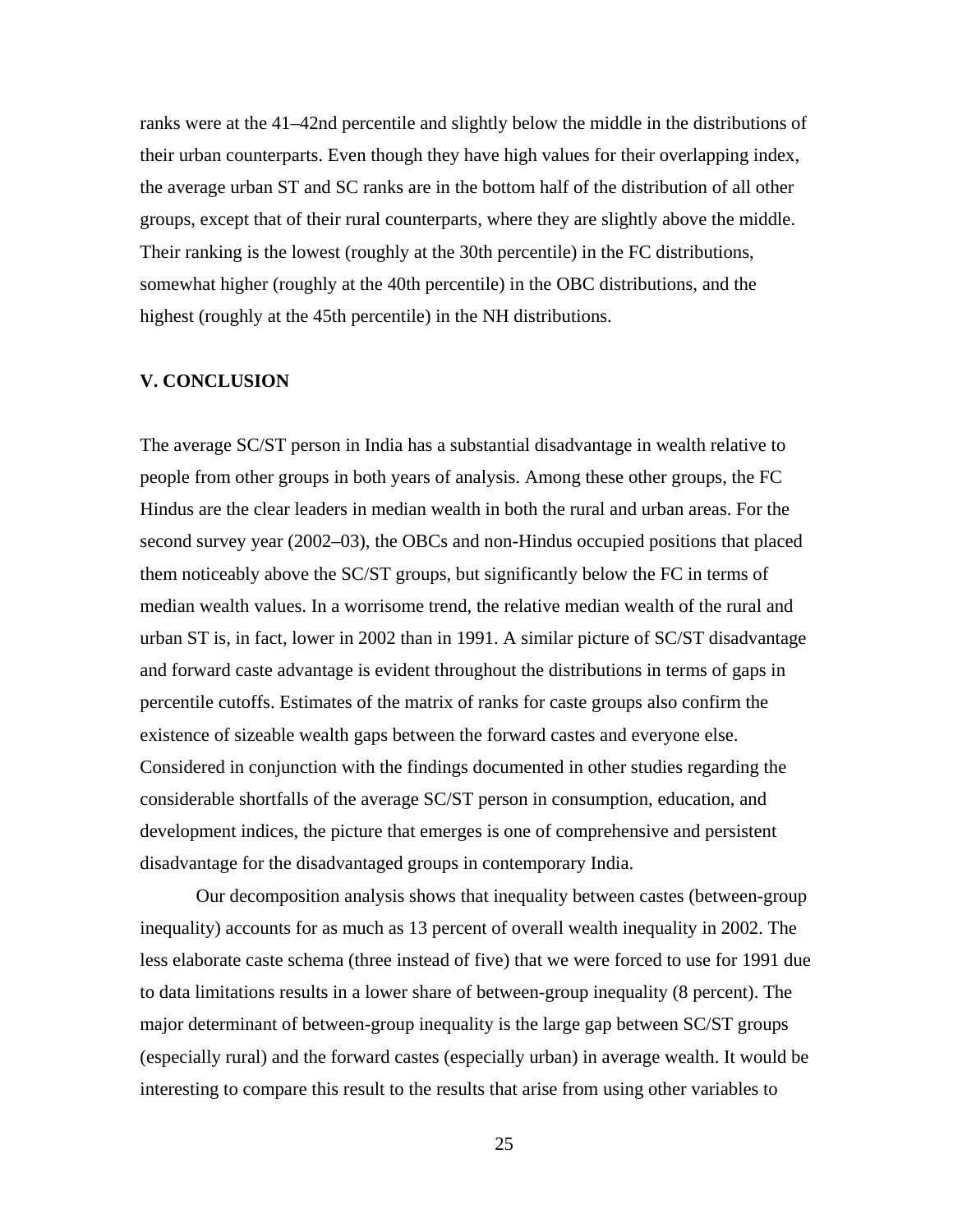classify the population (e.g., age or education). However, it is reasonable to expect that irrespective of the "grouping variable" used, the share of within-group inequality is likely to be the dominant factor in overall inequality. There are, inevitably, other wide variations in the characteristics of households that, when taken together, are likely to contribute more than the classifying variable itself to wealth differentials within any group.

Results from our decomposition analysis also indicate that the forward caste Hindus have a fairly low degree of overlapping with the overall population and, especially, with the SC/ST groups, i.e., they are more stratified in terms of their wealth distribution. The other groups show a fairly high degree of overlapping with the overall population, as well as with each other. Evidence of a polarized distribution could be detected for four groups—urban ST, urban NH, rural NH, and urban SC (overlapping index greater than 1). The first three of these groups have within-group inequality that is much higher than the overall inequality, while the Gini coefficient for the last group was lower than the overall Gini coefficient.

With the exception of the rural SC, the other three SC/ST caste groups—urban ST, rural ST, and urban SC—witnessed increases in within-group inequality between 1991 and 2002. This was especially striking for the ST. Given its occurrence along with the deterioration in the median wealth of the group compared to the rest of the population, we might be witnessing the emergence of a "nouveau rich" or creamy layer stratum and growing income polarization within the ST groups.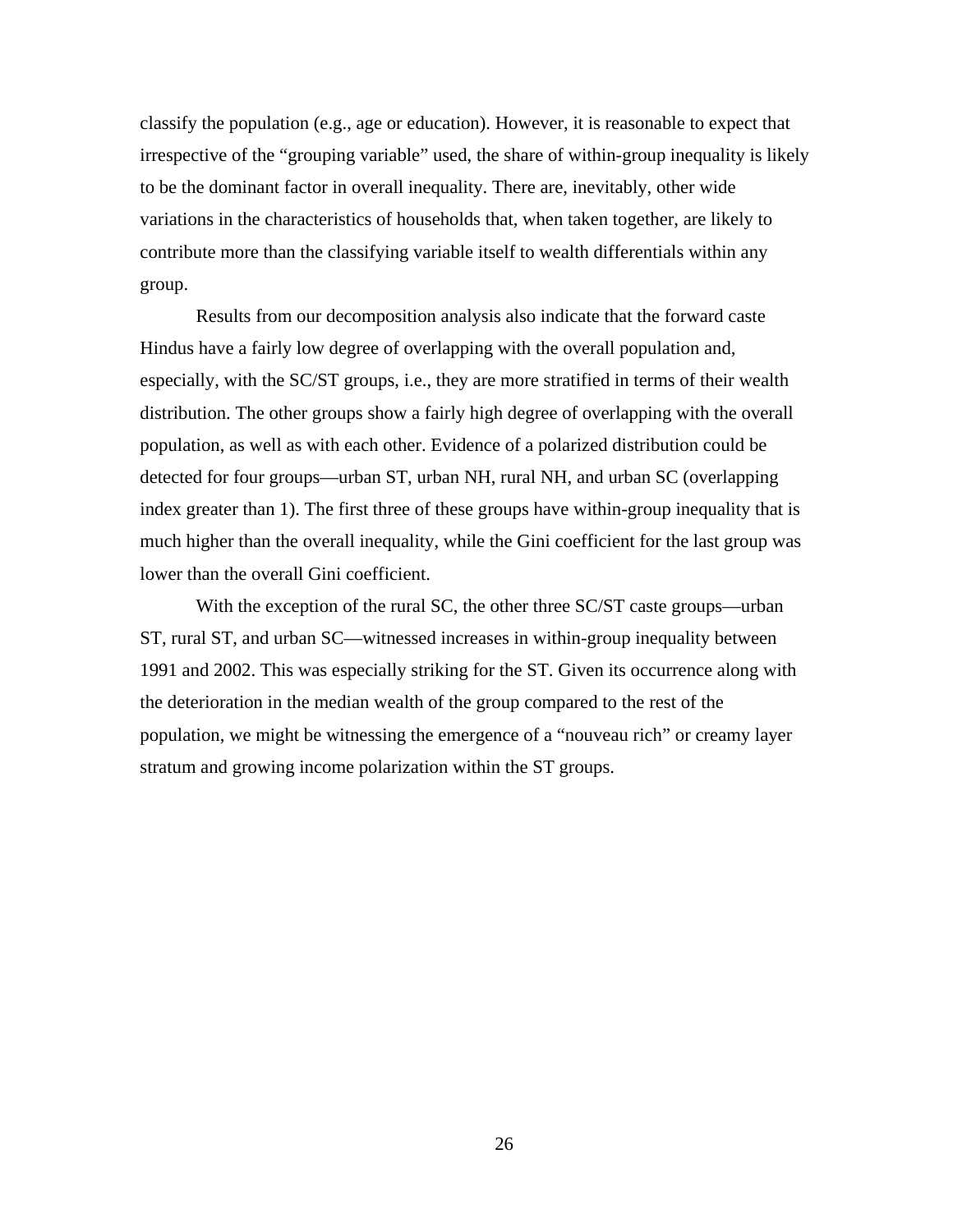#### **REFERENCES**

- Barooah, Vani K. 2005. "Caste, Inequality and Poverty in India." *Review of Development Economics* 9(3): 399–414.
- Beteille, Andre. 2007. "Classes and Communities." *Economic and Political Weekly* 42(11): 945–950.
- Chatterjee, Partha. 1993. *The Nation and its Fragments: Colonial and Postcolonial Histories*. Princeton: Princeton University Press.
- Chaudhury, Pradipta. 2004. "The 'Creamy Layer': Political Economy of Reservations." *Economic and Political Weekly* 39(20): 1989–1991.
- Deshpande, Ashwini. 2000. "Recasting Economic Inequality." *Review of Social Economy*  58(3): 382–399.

————. 2001. "Caste at Birth? Redefining Disparity in India." *Review of Development Economics* 5(1): 130–144.

- Dumont, Louis. 1970. *Homo Hierarchicus: The Caste System and Its Implications (Nature of Human Society).* London and Chicago: George Weidenfeld and Nicholson Ltd. and University of Chicago.
- Frick, Joachim R., Jan Goebel, Edna Schechtman, Gert G. Wagner, and Shlomo Yitzhaki. 2004. "Using Analysis of Gini (ANoGi) for Detecting Whether Two Sub-Samples Represent the Same Universe: The SOEP Experience." Discussion Paper No. 1049. Bonn: The Institute for the Study of Labor (IZA).
- Gupta, Dipankar. 2000. *Interrogating Caste: Understanding Hierarchy and Difference in Indian Society.* New Delhi: Penguin Books.
- Hasan, Rana, and Aashish Mehta. 2006. "Under-representation of Disadvantaged Classes in India." *Economic and Political Weekly* 41(35): 3791–3796.
- Jayadev, Arjun, Sripad Motiram, and Vamsi Vakulabharanam. 2007. "Patterns of Wealth Disparities in India During Liberalization." *Economic and Political Weekly* 42(38): 3853–3863.
- Kojima, Yoko. 2006. "Caste and Tribe Inequality: Evidence from India, 1983–1999." *Economic Development and Cultural Change* 54(2): 369–404.
- Mehrotra, Santosh. 2006. "Well-Being and Caste in Uttar Pradesh." *Economic and Political Weekly* 41(40): 4261–4271.